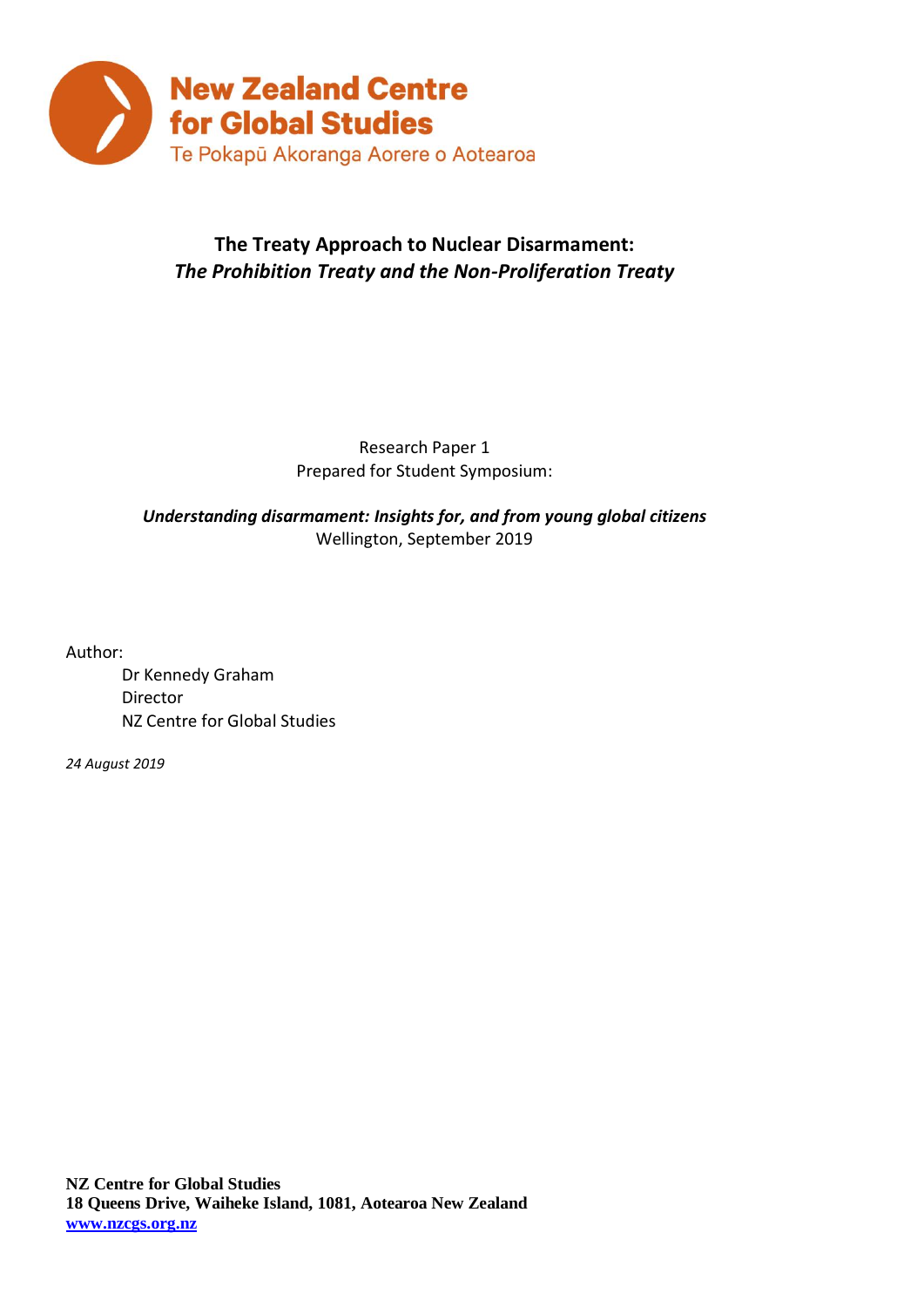

#### *Content*

## Introduction

- 1. Politics and Law: The nexus in WMD disarmament policy
	- (a) Political aspects of WMD disarmament
	- (b) A legal opinion on the political aspects
- 2. The Treaty's Central Concepts
	- (a) Irreversibility
	- (b) Universality
- 3. Legal Foundations of WMD disarmament
	- (a) Sources of international law
	- (b) Customary international law
	- (c) Peremptory norms
- 4. Non-possession of nuclear weapons in customary law
	- (a) The political aspect
	- (b) The legal opinion
- 5. Future Trends: An emerging peremptory norm
	- (a) Legal foundation:
		- (i) The Court's expectation of 1996
		- (ii) Treaty law: Fulfilment in 2017
	- (b) Political initiative: A second pledge
- 6. Conclusion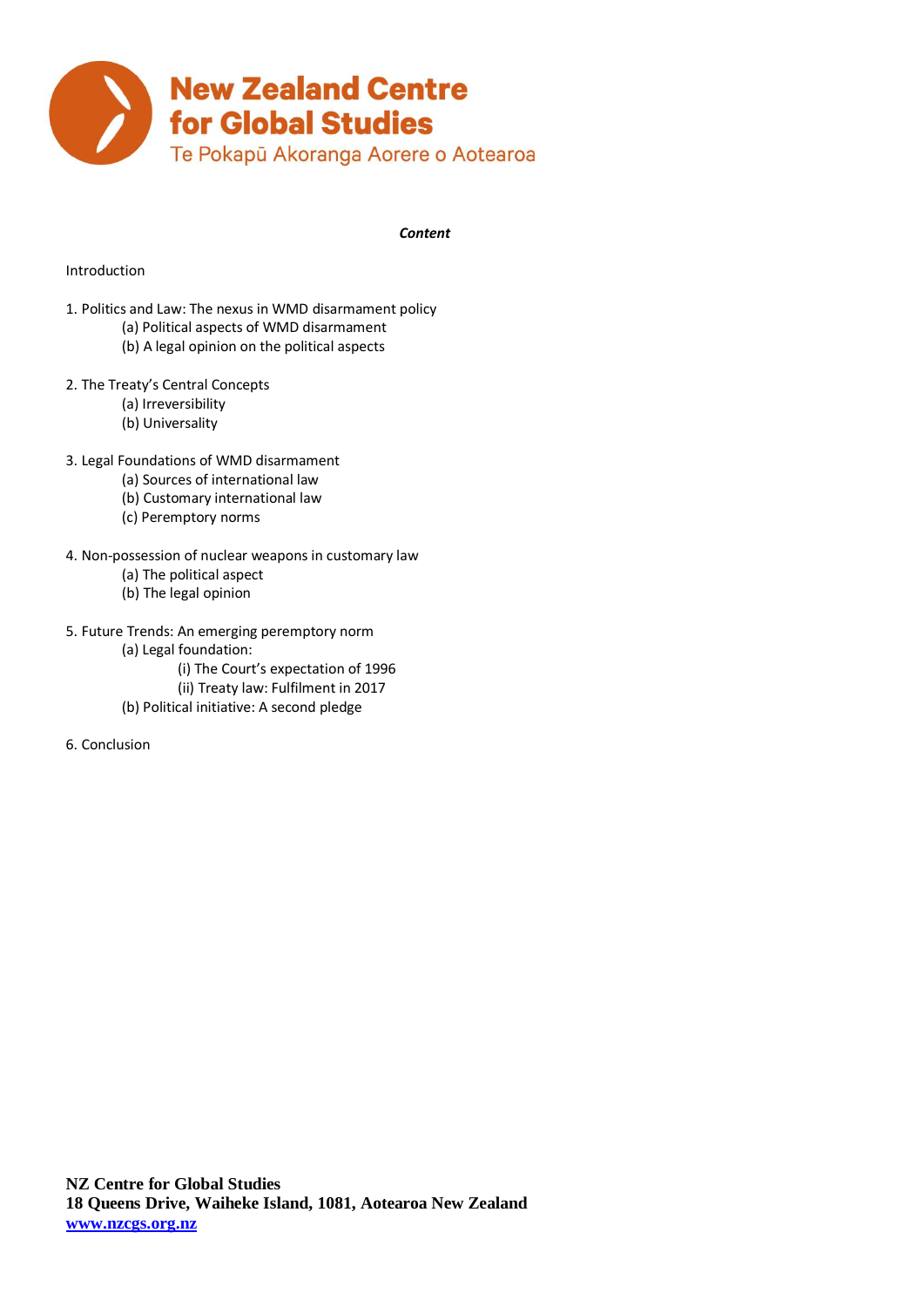

### **Introduction**

The Treaty on the Prohibition of Nuclear Weapons (2017) is one of the most important developments of the modern era. Beyond its own intrinsic importance, the Prohibition Treaty raises important issues pertaining to the relationship between the political and legal dimensions of multilateral disarmament – in particular, the dynamic between initiatives taken in the political context and their potential subsequent affirmation in law.

This research paper considers the main dimensions of the Prohibition Treaty: its central concepts, its supporting characteristics, and its future potential. In particular, it considers the relationship between politics and law with respect to the Prohibition Treaty, and also the Non-Proliferation Treaty. Consideration of the political dimension requires an analysis of the legal foundation on which political action rests, and the extent to which renewed political initiative contributes, in turn, to the strengthening of that legal foundation.

Scope exists for further political initiative regarding the Treaty itself, pertaining to the two central concepts. Such initiative draws from an assessment of the contemporary state of customary international law, and whether the non-possession of all weapons of mass destruction, including nuclear weapons, might be attaining, or have the potential to attain, the status of an emerging peremptory norm. it is open for New Zealand to lead in such initiatives, consistent with its commitment to strengthening the multilateral rules-based order.

### **1. Politics and Law: The nexus in WMD disarmament policy**

WMD disarmament policy draws from an intimate connection between politics and law. States maintaining a dependence on nuclear weapons advance political arguments against approaching the question of their possession or use in law. States opposing the existence of nuclear weapons claim legal justification for their proscription, and advance political reasons for doing so. To the extent that the political dimension has a legal foundation, it has been left to the World Court to advance an authoritative opinion on the relationship.

### *(a) Political aspects of WMD disarmament*

The idea, in the 1990s, of seeking a legal opinion on the use of nuclear weapons in itself proved politically controversial. The decision of the UN General Assembly to ask the Court for an opinion reflected ongoing division with 78 votes for, 43 against, and 38 abstaining. Once the matter was before the Court, some States then argued on political grounds against the appropriateness of the Court even considering a legal question. Three arguments in particular were advanced, and the Court responded to each.

1. 'Vague, abstract, hypothetical and speculative; … of no purpose or practical assistance' Some States argued that the question posed was 'vague and abstract', which might lead the Court to make 'hypothetical or speculative' declarations outside the scope of its judicial function. Such an opinion would provide 'no practical assistance' to the General Assembly. The Court disagreed:

*"… to contend that it should not deal with a question couched in abstract terms is 'a mere affirmation devoid of any justification', … the Court may give an advisory opinion on any legal question, abstract or otherwise"*. 1

2. Adverse effect on disarmament negotiations Some States submitted that a reply from the Court might 'adversely affect' disarmament negotiations. The Court, however, did not regard such a political judgement as relevant to a legal question:

 $\overline{\phantom{a}}$ 

 $^1$  ICJ: Legality of the Threat or Use of Nuclear Weapons, Advisory Opinion of 8 July 1996, para. 15 [hereafter, ICJ opinion]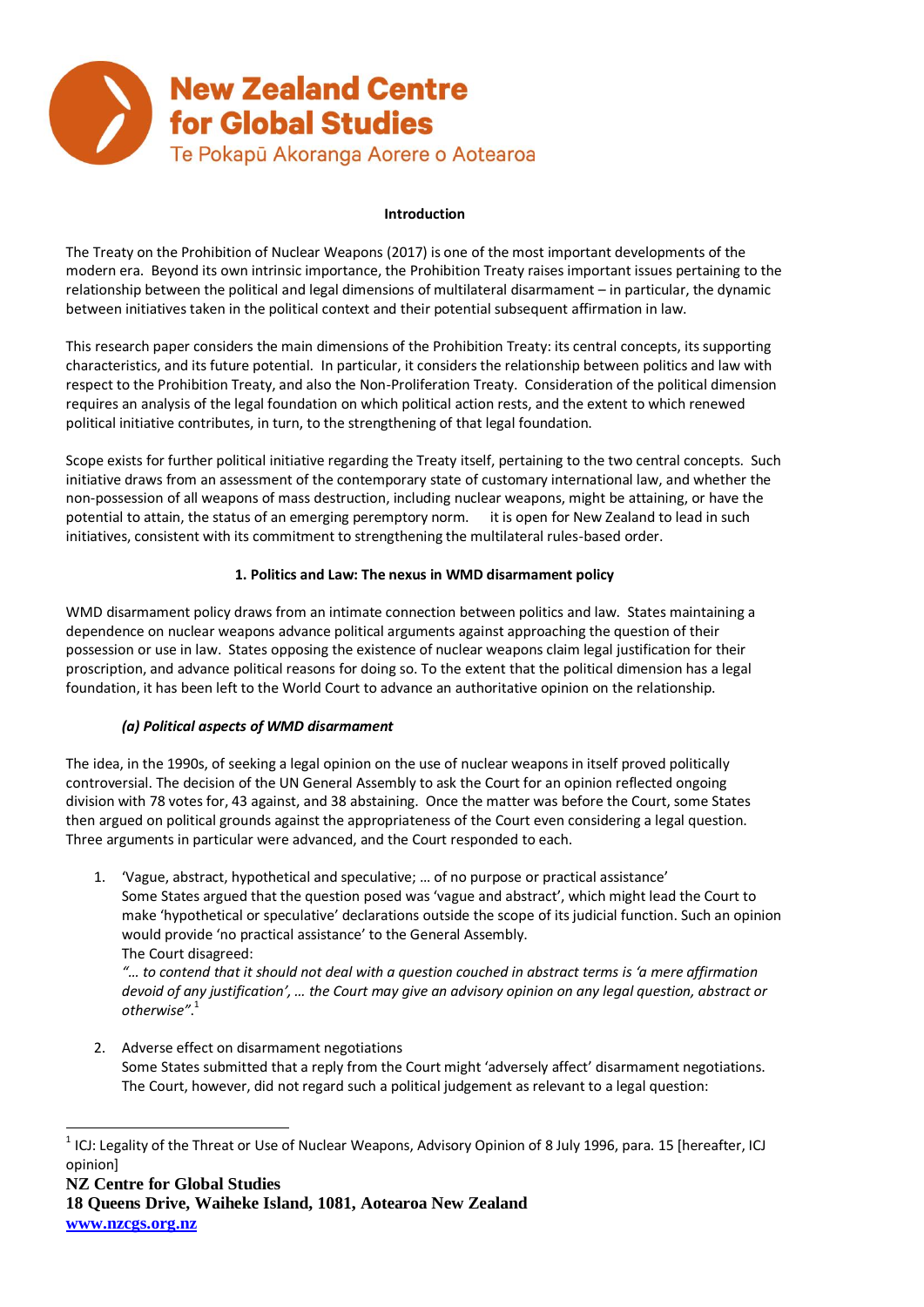

## Te Pokapū Akoranga Aorere o Aotearoa

*"… there are no evident criteria by which it can refer one assessment to another. That being so, the Court cannot regard this factor as a compelling reason to decline to exercise its jurisdiction".<sup>2</sup>*

## 3. Court action *ultra vires*

It was also contended that in answering the question posed by the UN General Assembly, the Court would be going beyond its judicial role, assuming a law-making capacity. The Court disagreed: *"It is clear that the Court cannot legislate, and, in the circumstances of the present case, it is not called upon to do so. Rather its task is to engage in its normal judicial function of ascertaining the existence or otherwise of legal principles and rules applicable to the threat or use of nuclear weapons. The contention that the giving of an answer to the question posed would require the Court to legislate is based on a supposition that the present corpus juris is devoid of relevant rules in this matter. The Court could not accede to this argument; it states the existing law and does not legislate. This is so even if, in stating and applying the law, the Court necessarily has to specify its scope and sometimes note its general trend."<sup>3</sup>*

## *(b) A legal opinion on the political aspects*

More broadly, the Court offered its view on the 'political aspects of the legal question posed'.

*"The fact that this question also has political aspects, as, in the nature of things, is the case with so many questions which arise in international life, does not suffice to deprive it of its character as a 'legal question' … Whatever its political aspects, the Court cannot refuse to admit the legal character of a question which invites it to discharge an essentially judicial task, namely, an assessment of the legality of the possible conduct of States with regard to the obligations imposed upon them by international law*".

The Court moreover considered that the political nature of the motives which may be said to have inspired the request, and the political implications that the opinion given might have, were of 'no relevance in the establishment of its jurisdiction to give such an opinion'.<sup>4</sup> Equally, once the Assembly had asked, by adopting a resolution, for an advisory opinion on a legal question, the Court, in determining whether there were any compelling reasons for it to refuse to give such an opinion, would not have regard to the origins or to the political history of the request, or to the distribution of votes in respect of the adopted resolution.<sup>5</sup>

Thus, the General Assembly's request was politically controversial but legally valid. The comments of the Court in 1996 have direct application to the current debate over the political aspect, and legal status, of nuclear weapons possession two decades later. The issue is likely to be the central 'security debate' of the next decade.

l

**NZ Centre for Global Studies**

**18 Queens Drive, Waiheke Island, 1081, Aotearoa New Zealand [www.nzcgs.org.nz](http://www.nzcgs.org.nz/)**

<sup>2</sup> ICJ opinion, para. 17

<sup>&</sup>lt;sup>3</sup> ICJ opinion, para. 18

 $<sup>4</sup>$  ICJ opinion, para. 13.</sup>

<sup>&</sup>lt;sup>5</sup> ICJ opinion, para. 16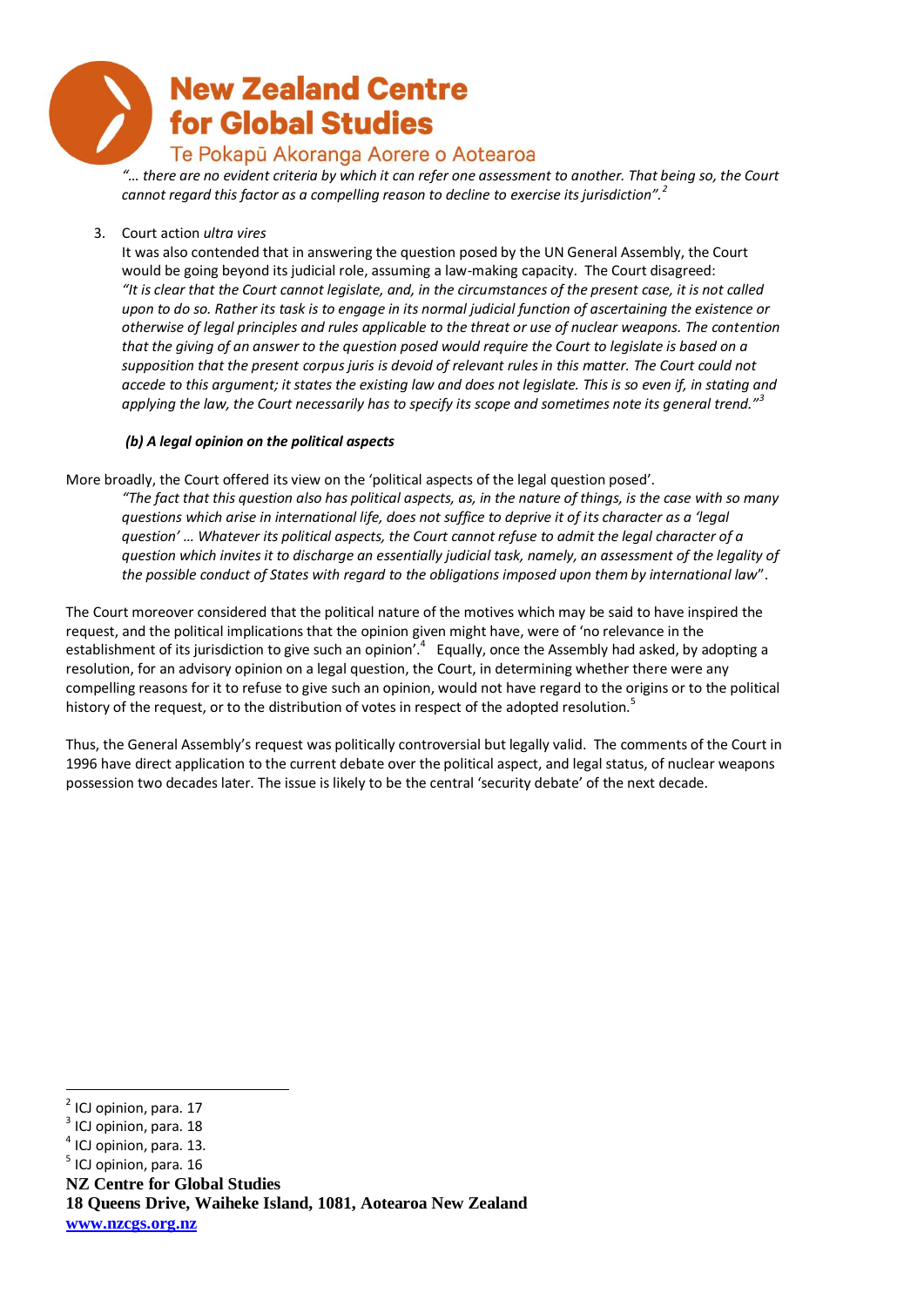

## **2. The Treaty's Central Concepts**

The Treaty essentially prohibits possession of nuclear weapons by any State Party. Other aspects of the Treaty – procedural affirmation, safeguards, implementation and verification, victim assistance, meetings of the parties – are all necessary. Yet they are supportive of the central purpose, which is prohibition. And, in order for prohibition to be successful, the obligation of non-possession must ultimately be irreversible and universal.

## *(a) Irreversibility*

 $\overline{\phantom{a}}$ 

Under Article 1, each State Party undertakes 'never under any circumstances' to possess nuclear weapons.<sup>6</sup> This requires in logic that each State Party assumes an irreversible obligation. Indeed, the Preamble to the Treaty recognises that a legally binding prohibition of nuclear weapons constitutes an important contribution towards the "irreversible …. elimination of nuclear weapons".

The irreversibility of the obligation is, however, directly undermined, within the Treaty itself, through the option of withdrawal. Article 17 allows a State Party, in 'exercising its national sovereignty', to withdraw if it decides that 'extraordinary events' have jeopardised its 'supreme interests'.<sup>7</sup> The withdrawing State is obliged simply to convey a statement of such events to the depositary. The Treaty's withdrawal article is identical to that of the other two WMD disarmament texts – the Biological Weapons Convention (1972) and the Chemical Weapons Convention (1993). The problem of withdrawal therefore attends to WMD disarmament law, generically.

It is a central part of positivist law that a state may withdraw from a treaty according to its own judgement. The major treaties of contemporary times have, if anything, weaker withdrawal obligations.<sup>8</sup> The difference, however, between them and the WMD disarmament treaties is that the former are simply transactional agreements for common goals, whereas the latter are transformational in that the central tenet is an irreversible prohibition.<sup>9</sup>

Irreversibility and withdrawal comprise, essentially, a contradiction in terms. The phrase 'never under any circumstances' means there are no conceivable circumstances in which an obligation terminates. Withdrawal from the obligation means that there are conceivable circumstances. This is contrary to human logic.

This problem is essentially political rather than legal. It arises from the natural tension in the late-Westphalian era between global obligation and national sovereignty. It is frequently contended that national sovereignty,

 $^6$  The Article prohibits associated activities: testing, production, manufacture, acquisition, stockpiling, transferring, receiving, using, threatening to use, encouraging others, seeking assistance from others, stationing, installing or deploying.

<sup>7</sup> *"Each State Party shall, in exercising its national sovereignty, have the right to withdraw from this Treaty if it decides that extraordinary events related to the subject matter of the Treaty have jeopardized the supreme interests of its country. It shall give notice of such withdrawal to the Depositary. Such notice shall include a statement of the extraordinary events that it regards as having jeopardized its supreme interests."* TPNW, Art. 17.

 $^8$  See, for example, the 1982 UN Convention on the Law of the Sea (Art. 317), the UN Framework Convention on Climate Change (Art. 25), the 1994 WTO Statute (Art. XV), the 1998 Rome Statute (Art. 127), and 2015 Paris Agreement (Art. 23).

 $^9$  The WMD conventions drew upon their arms control predecessor, the nuclear Non-Proliferation Treaty (1968). And the politically subjective dimension has proven to be strong: when North Korea withdrew from the NPT, the effort of the three depositaries (US, UK, Russia) and the Security Council to reject the stated reasons did not prevent withdrawal, even in law. Yet the regional Treaty of Rarotonga (1985) contains what is possibly a uniquely different withdrawal mechanism; Article 13 allows withdrawal only in the event of a Treaty violation by another State Party.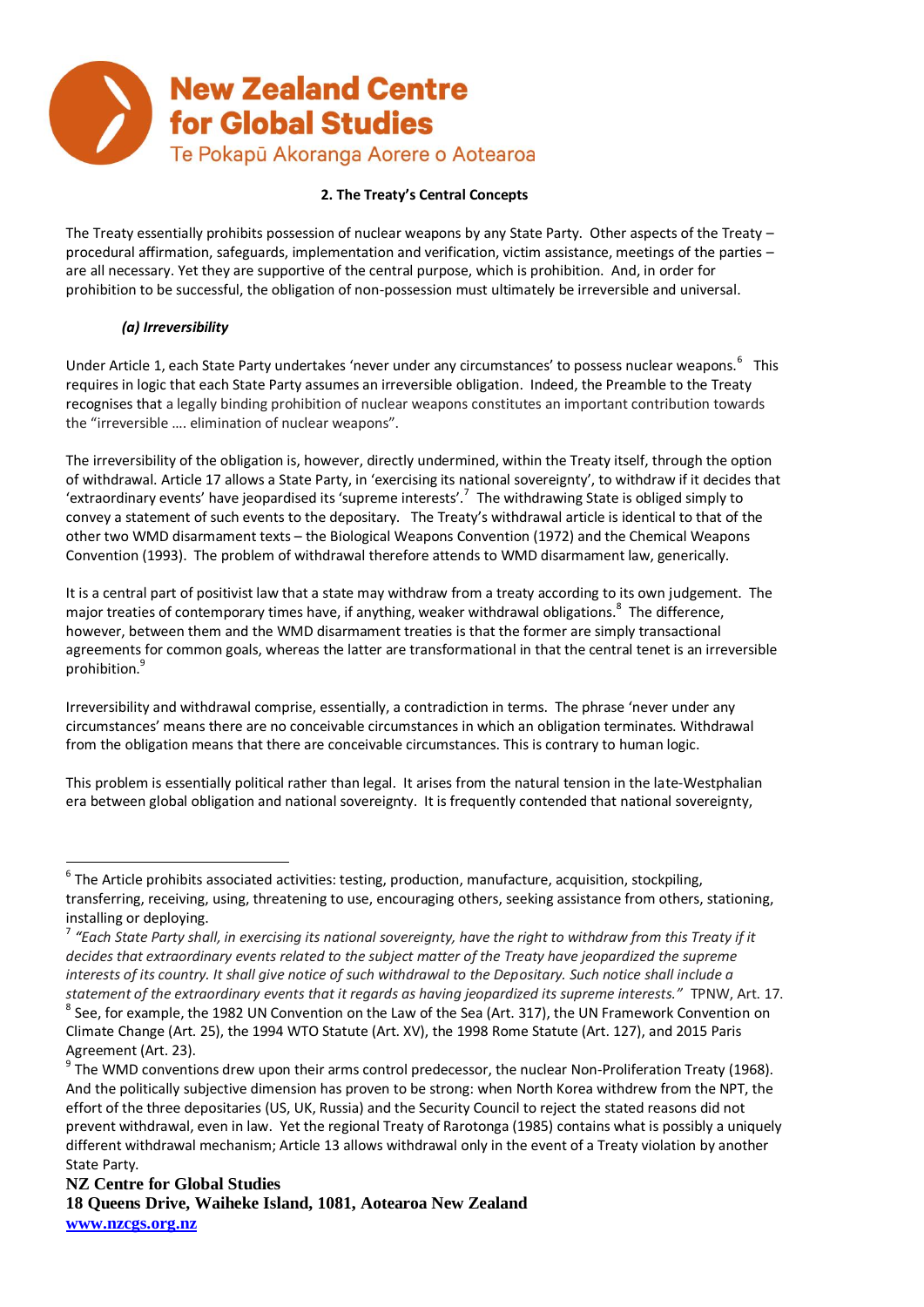

including the right of withdrawal, must always be respected in international treaty-making. But as a majority of jurists have noted, the sovereignty of the nation-state in the UN era is limited.<sup>10</sup>

The tension between global obligation and national sovereignty, therefore, is best approached and resolved through political initiative. Such initiative will necessarily draw upon customary international law. It is therefore directly related to the other central concept in the Treaty, namely, universality.

## *(b) Universality*

States may choose to become party to a treaty under international law or not, in their sovereign discretion. Universal or near-universal adherence ('effective universality') is the hallmark of expression by the international community of States.<sup>11</sup> It is also the primary determinant of influence with regard to that particular aspect of law. This is the other main political challenge facing the Treaty.

The decision by the UN General Assembly to commence negotiations for the Treaty was adopted by 113 votes for, with 35 opposing and 13 (including China) abstaining. In the negotiating conference the draft treaty was adopted by 122 votes, with 1 opposing and 1 abstaining, while 69 States did not vote.

A deep uncertainty surrounds the fate of the nuclear Treaty in terms of effective universality. The nine nucleararmed States plus the nuclear-dependent States opposed the negotiations for the Treaty and continue to oppose it now that it exists. The questions therefore arise:

- What prospect is there of the Treaty attaining, in the foreseeable future, effective universality?
- If it lacks that status, does this make a meaningful difference in political or legal terms?

Consideration of the 'meaningful difference' requires an exploration of the legal foundation on which such political action rests in global disarmament policy.

## **3. Legal Foundations of WMD disarmament**

International law provides the foundation for political action at the global level, including in the area of disarmament policy. The 'meaningful difference' identified above requires an exploration of the nature of international law, and certain aspects of its content.

## *(a) Sources of international law*

Under the ICJ Statute, international law is drawn from three primary sources: International conventions, international custom and general principles. A fourth – judicial decisions and teachings – acts as subsidiary means for determining the rules of law. $^{12}$  Each source of law fulfils a different function in the mosaic of international law.

- Conventions (or treaties, or agreements) are essentially transactional documents, specifying selected areas of common agreement for cooperation. *Prima facie*, they are not binding upon non-parties, and parties can almost always withdraw.

### **NZ Centre for Global Studies 18 Queens Drive, Waiheke Island, 1081, Aotearoa New Zealand [www.nzcgs.org.nz](http://www.nzcgs.org.nz/)**

l

<sup>&</sup>lt;sup>10</sup> This widely-held view has been succinctly stated by the UN Secretary-General: "It is undeniable that the centuries-old doctrine of absolute and exclusive sovereignty no longer stands and was in fact never so absolute as it was conceived to be in theory." Cited in Steven Lee, 'A Puzzle of Sovereignty' (California Western International Law Journal Vol 27 No. 2; 1993). See also S. Lee, Morality, *Prudence, and Nuclear Weapons* (Cambridge UP; 1993) and Louis Henkin *et al, International Law: Cases and Materials* (International Law 18, 3<sup>rd</sup> ed., 1993).

<sup>&</sup>lt;sup>11</sup> 'Effective universality' is defined here as at least 80% of all 193 UN Member States, i.e. 155 States.

 $12$  Statute of the International Court of Justice, Article 38 (1) [hereafter, ICJ Statute].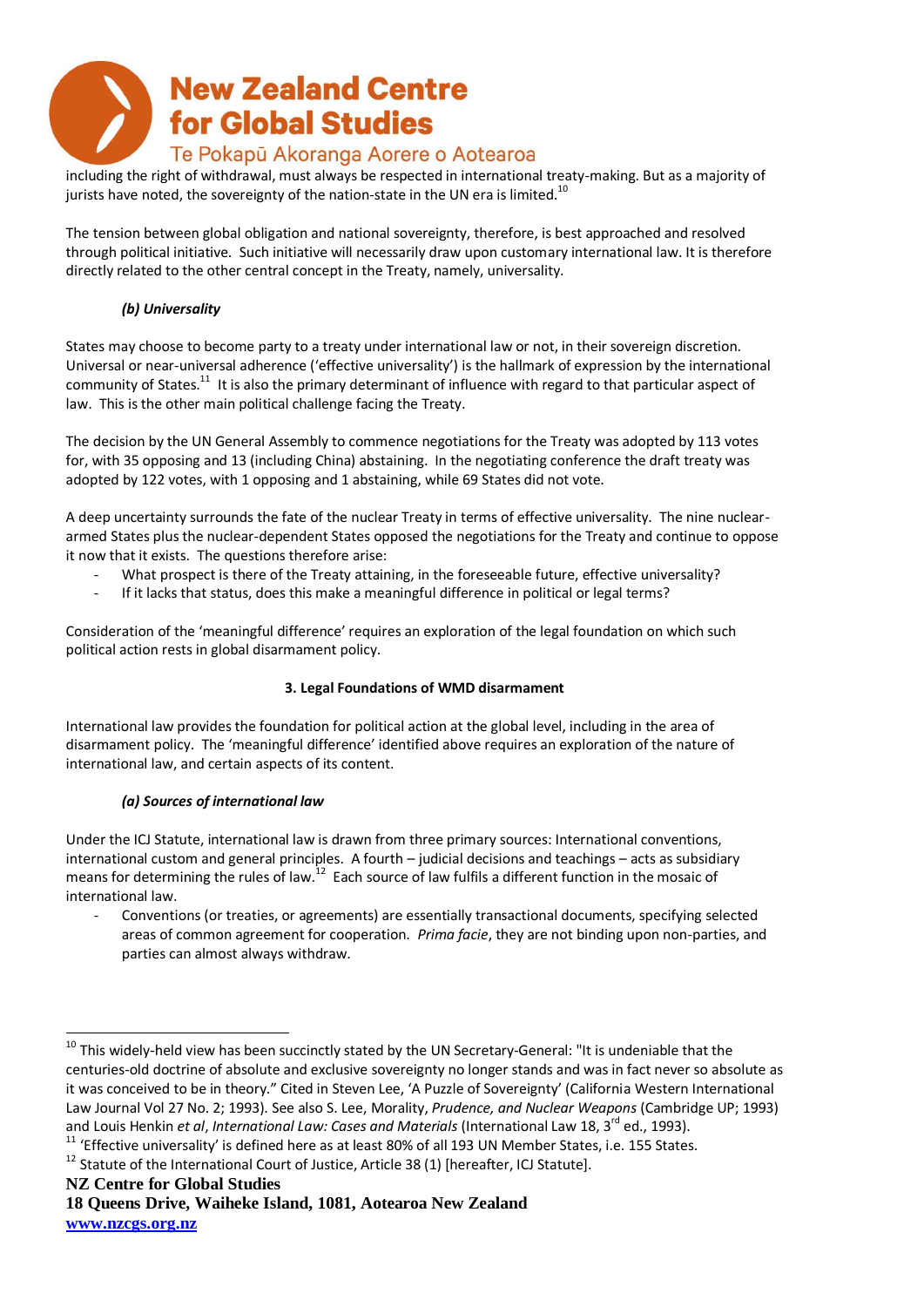

## Te Pokapū Akoranga Aorere o Aotearoa

- International custom, in contrast, is taken as a general practice accepted as law. Some customary international laws are non-derogable – no State may violate these, whether or not the obligation is in treaty form.
- The general principles are those 'recognised by civilised nations'.<sup>13</sup> These are closely related to the matter of international custom.

The Treaty is, clearly, an international convention from which, if traditional legal positivism is retained, future States Parties will be free to withdraw. But as noted, there exist certain norms of customary international law which no State can violate. The question therefore arises whether, in the future, non-possession of nuclear weapons becomes a customary law, in which case a non-State Party or a withdrawing State may not legally possess nuclear weapons.

## *(b) Customary international law*

What is the scope and content of customary international law? Does it have potential application to WMD disarmament law?

Customary international law is defined in the ICJ Statute as a 'general practice accepted as law'.<sup>14</sup> The two essential elements are [state practice](https://en.wikipedia.org/wiki/Sources_of_international_law#State_practice) and *[opinio juris.](https://en.wikipedia.org/wiki/Opinio_juris_sive_necessitatis)* In relation to the psychological element that is *opinio juris*, the ICJ has held that:

*… not only must the acts concerned amount to a settled practice, but they must also be such, or be carried out in such a way, as to be evidence of a belief that this practice is rendered obligatory by the existence of a rule of law requiring it... The States concerned must therefore feel that they are conforming to what amounts to a legal obligation.*<sup>15</sup>

The Court emphasised the need to prove a 'sense of legal duty' as distinct from acts motivated by courtesy, convenience or tradition. *Opinio juris* is therefore the subjective element used to judge whether the practice of a State is due to a belief that it is legally obliged to do a particular act. When *opinio juris* exists and is consistent with nearly all state practice, customary international law emerges.

At the political level, the question then arises whether, if nine UN member states possess nuclear weapons and 184 do not, such possession amounts to 'state practice'. Correspondingly, if 95% of UN member states do not possess nuclear weapons and accept a 'legal obligation' not to do so,<sup>16</sup> does this amount to a 'sense of legal duty' comprising *opinio juris*? If so, the legal obligation has the status of a customary international law and, if it is accepted as strong enough, a peremptory norm under such law.

## **(b) Peremptory norms**

A peremptory norm<sup>17</sup> is a fundamental principle at the highest level of customary international law, from which n[o derogation](https://en.wikipedia.org/wiki/Derogation) is permitted.<sup>18</sup>

 $\overline{\phantom{a}}$ 

- <sup>16</sup> The 26 NATO non-nuclear-armed States accept such a legal obligation under the NPT.
- <sup>17</sup> Otherwise known as *jus cogens* or *ius cogens,* for 'compelling law'.

 $^{13}$  In the 21<sup>st</sup> century, this is perhaps more sensitively understood as principles 'recognised by all nations acting in a civilised manner'.

 $<sup>1</sup>$  ICJ Statute, Art. 38 (1 b)</sup>

<sup>15</sup> ICJ: *North Sea Continental Shelf.* Subsequently confirmed in ICJ: *Nicaragua v. United States of America*.

<sup>18</sup> *For the purposes of the present Convention, a peremptory norm of general international law is a norm accepted and recognized by the international community of States as a whole as a norm from which no derogation is permitted and which can be modified only by a subsequent norm of general international law having the same character.* Vienna Convention, Art. 53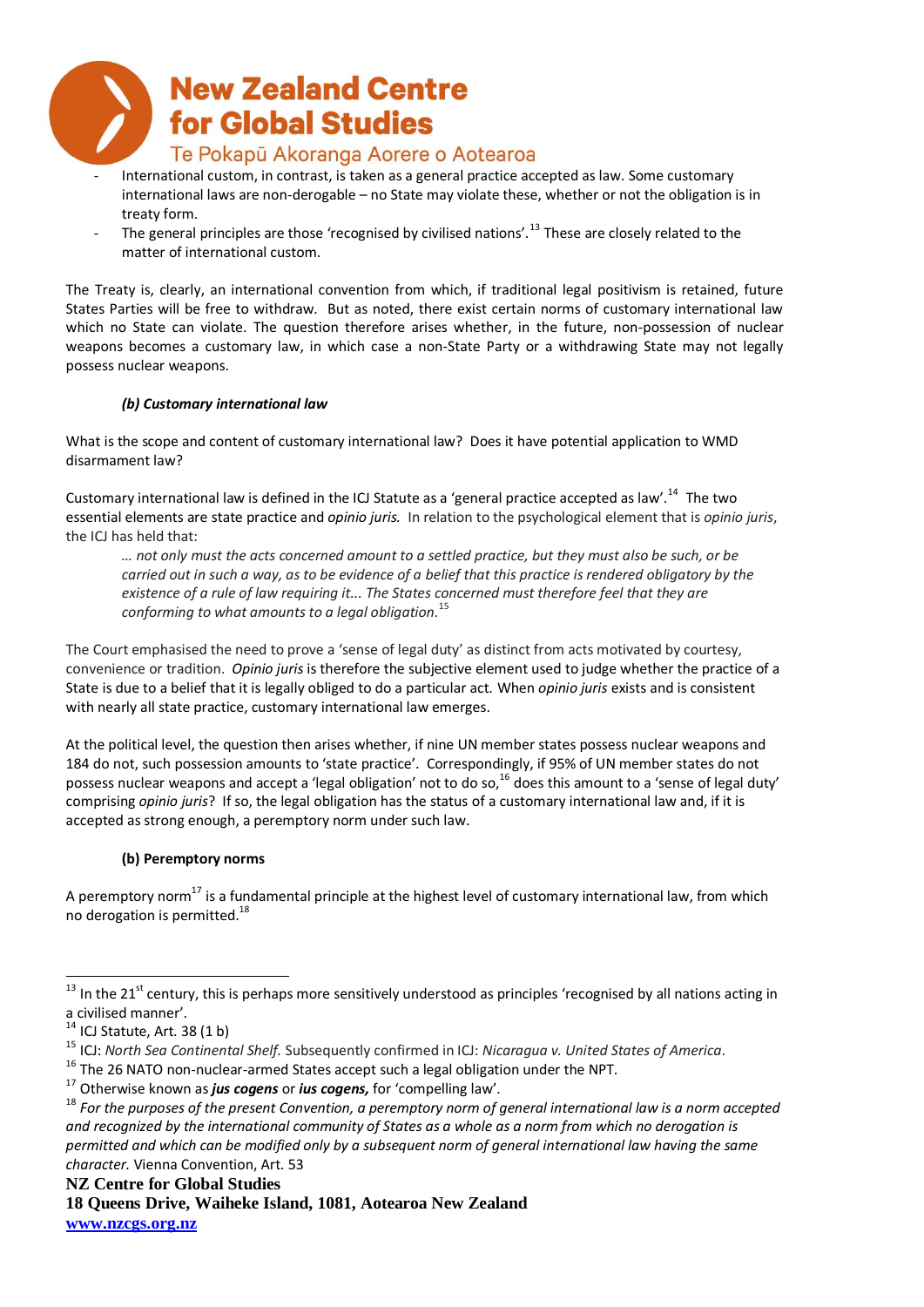**New Zealand Centre for Global Studies** Te Pokapū Akoranga Aorere o Aotearoa

#### *Contemporary norms*

There is no clear consensus over what norms are *jus cogens*, or how a norm reaches that status. No such compilation has been formally and explicitly made by any authoritative body. It is generally accepted, however, that *jus cogens* includes the following norms:

- prohibition on piracy and apartheid;
- prohibition on the four crimes identified in the Rome Statute (genocide, war crimes, crimes against humanity, and manifest acts of aggression); and
- the four non-derogable rights in the ICCPR (right to life, freedom from torture, slavery, and the retroactive application of penal laws).

Once a norm reaches the status of *jus cogens,* matters change. Under the Vienna Convention, a treaty is void if, at the time of its conclusion, it conflicts with a peremptory norm.<sup>19</sup> Given that no treaty compels in law any State to possess nuclear weapons, the question of its nullification does not arise. By the same token this article of law, *mutatis mutandis,* nullifies the political argument that nuclear weapons may be retained under the NPT for the 'indefinite future'.

### *Emergence of new peremptory norms*

The Vienna Convention acknowledges the possible emergence of new peremptory norms.<sup>20</sup> Two areas of law have been identified in recent decades as possibly containing a new peremptory norm: environmental precaution, and civilian protection from atrocity crimes. Analysis of these sheds some light on the normative status of WMD possession.

### *Environment: The precautionary principle*

The precautionary approach to the protection of the environment has its conceptual origin in the rejection of assumptions inherent in the traditional 'assimilative capacity approach'.<sup>21</sup> The principle was foreshadowed in the 1982 World Charter for Nature<sup>22</sup> but was first explicitly advanced in the 1987 Brundtland Report.<sup>23</sup> Its formal

 $\overline{\phantom{a}}$ 

<sup>&</sup>lt;sup>19</sup> Vienna Convention, Art. 53. See also Art. 71.

<sup>&</sup>lt;sup>20</sup> Emergence of a new peremptory norm of general international law ("jus cogens"): If a new peremptory norm of *general international law emerges, any existing treaty which is in conflict with that norm becomes void and terminates*. Vienna Convention, Art. 64

<sup>21</sup> Otherwise known as the 'permissive principle' – see A. Stebbing, *Environmental Capacity and the Precautionary Principle*, 24 Marine Pollution Bulletin (1992), pp. 287-95. This rests on four assumptions: science can accurately predict threats to the environment; science can provide technical solutions to mitigate such threats once they have been accurately predicted; there will remain sufficient time to act; and acting at that stage results in the most efficient utilisation of scarce financial resources. See also E Hey, *The Precautionary Concept in Environmental Policy and Law after the Earth Summit*

<sup>&</sup>lt;sup>22</sup> A/RES 37/7, 28 Oct. 1982 [http://www.un.org/en/ga/search/view\\_doc.asp?symbol=A/RES/37/7](http://www.un.org/en/ga/search/view_doc.asp?symbol=A/RES/37/7)

<sup>23</sup> UN World Commission on Environment and Development (Brundtland Commission) Annex 1. *Summary of Proposed Legal Principles for Environmental Protection and Sustainable Development*

Principle 11. Strict Liability: States shall take all reasonable precautionary measures to limit the risk when carrying out or permitting certain dangerous but beneficial activities and shall ensure that compensation is provided should substantial transboundary harm occur even when the activities were not known to be harmful at the time they were undertaken.

[https://en.wikisource.org/wiki/Brundtland\\_Report/Annexe\\_1.\\_Summary\\_of\\_Proposed\\_Legal\\_Principles\\_for\\_Envi](https://en.wikisource.org/wiki/Brundtland_Report/Annexe_1._Summary_of_Proposed_Legal_Principles_for_Environmental_Protection_and_Sustainable_Development) [ronmental\\_Protection\\_and\\_Sustainable\\_Development](https://en.wikisource.org/wiki/Brundtland_Report/Annexe_1._Summary_of_Proposed_Legal_Principles_for_Environmental_Protection_and_Sustainable_Development)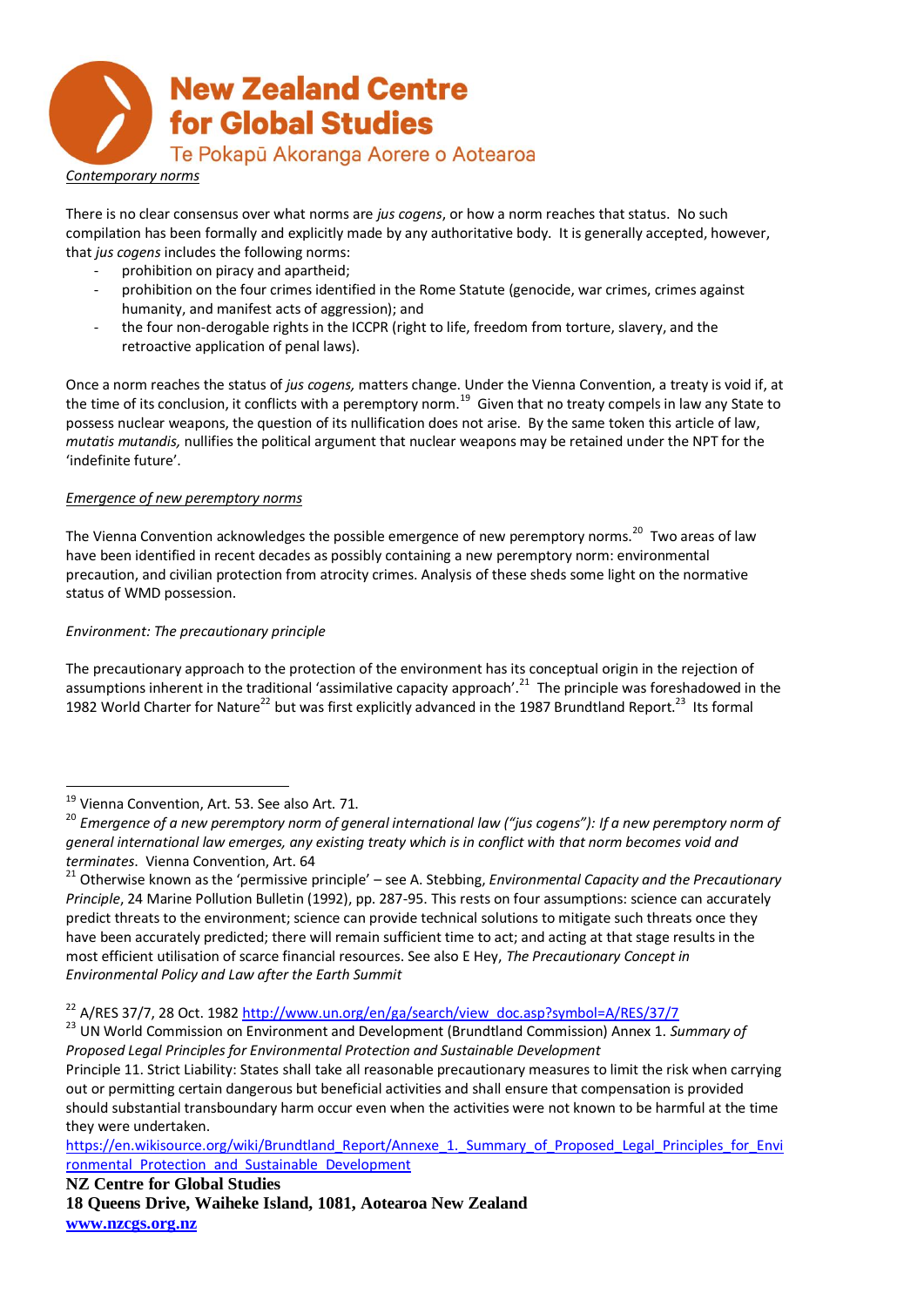## Te Pokapū Akoranga Aorere o Aotearoa

expression in treaty law is contained in the 1992 UN Framework Convention on Climate Change,<sup>24</sup> and in declaratory form in the accompanying Rio Declaration.<sup>25</sup>

In the revisited French Nuclear Tests case of 1995, New Zealand argued before the World Court that France's underground testing was illegal in that it caused, or was likely to cause, the introduction into the maritime environment of radioactive material. France was under an obligation, before carrying out such tests, to provide evidence that they would not introduce such material to the environment *'in accordance with the precautionary principle very widely accepted in contemporary international law'.<sup>26</sup>*

'Contemporary' and 'customary' international law are not identical, the former having no jurisprudential, only political, status. But in a dissenting opinion, Sir Geoffrey Palmer argued that the precautionary principle had 'developed rapidly' and 'may now be a principle of customary international law.*<sup>27</sup>* Palmer acknowledged, however, that it may not be possible for the Court to reach a firm conclusion as it had not been able to hear counter-arguments to the proposition that these obligations constituted norms of customary international law.<sup>28</sup>

In the 1990s, largely as a result of the 1992 Climate Change Framework Convention, academic opinion was already assessing whether the precautionary principle had become a matter of custom; for example:

*"Opinion remains divided as to whether the precautionary principle may have crystallised into to binding norm of customary international law. … [The] level of academic support, coupled with recent State practice and ICJ commentary, would appear to considerably endorse the principle's status as a norm of customary international law. … It is contended that the precautionary principle has indeed crystallised into a norm of customary international law."*<sup>29</sup> 

Since then, international concern for environmental protection and especially alarm over climate change has evolved considerably: in 2015 the Paris Agreement acknowledged climate change to be a 'common concern of humankind', and recognised that 'need for an effective and progressive response'. It is therefore likely that the precautionary principle has attained the status of a customary norm.

<https://www.icj-cij.org/files/case-related/97/097-19950922-ORD-01-07-EN.pdf>

 $\overline{\phantom{a}}$ 

<sup>24</sup> 1992 UN Framework Convention on Climate Change, Article 3 Principles (para 3): *The Parties should take precautionary measures to anticipate, prevent or minimize the causes of climate change and mitigate its adverse effects. Where there are threats of serious or irreversible damage, lack of full scientific certainty should not be used as a reason for postponing such measures, taking into account that policies and measures to deal with climate change should be cost-effective so as to ensure global benefits at the lowest possible cost.* <sup>25</sup> Rio Declaration on Environment and Development (1992), Principle 15.

<sup>26</sup> *Request for an Examination of the Situation in Accordance with Paragraph 63 of the Court's judgment of 20 December 1974 in* Nuclear Tests [New Zealand v France], Order 22 IX 95, ICJ Rep [1995] p. 290.

<sup>27</sup> *"What those principles of international law establish in my view are the following propositions: (a) international environmental law has developed rapidly and is tending to develop in a way that provides comprehensive protection for the natural environment; (b) international law has taken an increasingly restrictive approach to the regulation of nuclear radiation; (c) customary international law may have developed a norm of requiring environmental impact assessment where activities may have a significant effect on the environment; (d) the norm involved in the precautionary principle has developed rapidly and may now be a principle of customary international law relating to the environment; (e) there are obligations based on Conventions that may be applicable here requiring environmental impact."*

 $\frac{28}{28}$  France had not addressed these points during the preliminary submissions made prior to the case being set aside. The precautionary principle, however, was also relied upon in two other Court cases (Ireland v UK, 1996; and Hungary v Slovak Republic, 1997).

<sup>29</sup> *The Precautionary Principle as a Norm of Customary International Law*, O. McIntyre and T. Mosedale, Jnl. of Environmental Law, Vol 9, No. 2 (Oxford UP; 1997), pp. 221-41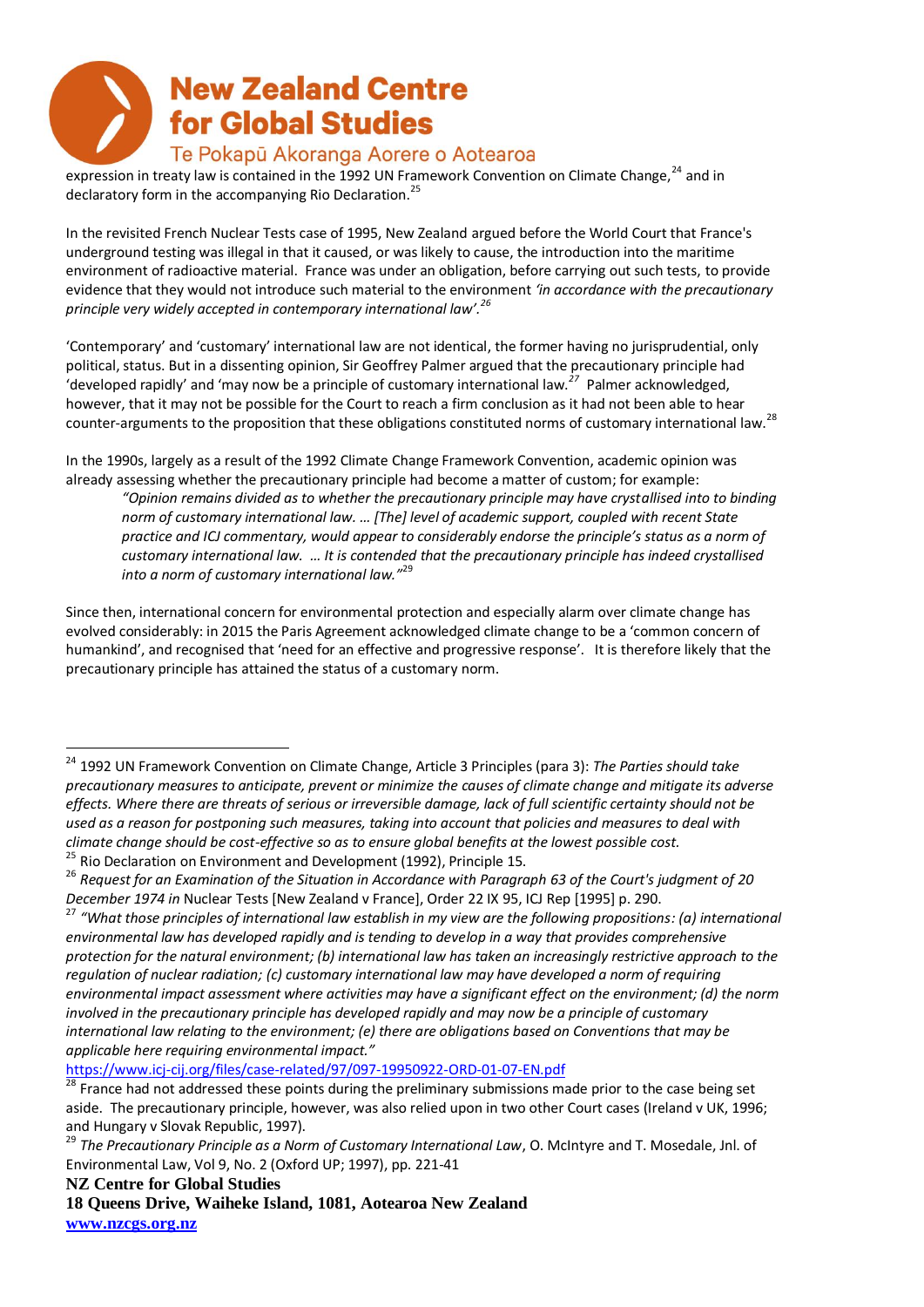

## *Civilian Protection: The responsibility to protect*

A second possible new norm is the Responsibility to Protect. The R2P concept is defined as the responsibility on the international community to intervene in a State's domestic affairs in the event that the State is unable or unwilling to meet its primary responsibility to protect its own citizens from an atrocity crime (genocide, war crimes, crimes against humanity). The R2P principle emerged from the Independent Commission's report of 2001, in response to the UN Secretary-General's request for a considered response to the controversies surrounding the Rwandan genocide and the Kosovo intervention.

More starkly than any other principle, R2P confronts the question of traditional state sovereignty and, as such, it is in itself controversial. One academic observer identified a 'stark truism' within the legal regime:

… *sovereignty, as traditionally conceptualised under the treaties of Westphalia, continues to shield perpetrators from punitive measures and prevents the international community from stopping states committing acts of mass atrocity before they manifest themselves. … Many scholars and jurists are beginning to hypothesise, and argue consistently, that absolute state sovereignty, as a paramount concept recognised in international law, no longer serves as the primary paradigm from which the field of international relations should be measured.<sup>30</sup>*

### And as Damrosch has succinctly put it:

*Today, traditional notions of sovereignty are gradually becoming outdated and exaggerated.<sup>31</sup>*

Yet as with many areas of customary international law, it is difficult to ascertain whether R2P, as created by the Commission and endorsed by the UN, has reached the level of customary international law. According to the Special Adviser to the UN Secretary-General on the subject, the R2P doctrine is not a 'new legal norm' but rather an amalgamation of current and pre-existing principles under international law, reflecting the general commitment of the international community to protect citizens from universally-condemned crimes.<sup>32</sup>

It would therefore seem as if there is some way to go before the Responsibility to Protect is accepted as a peremptory norm in its own right.

## *WMD Disarmament: Chemical, biological and nuclear weapons*

The critical issue addressed in this paper is whether the non-possession of nuclear weapons has emerged as a peremptory norm, and if not, whether there is scope for political initiative in this respect. In approaching this question, the status in customary international law of non-possession of the other two WMDs (biological and chemical) is directly relevant.

Three factors shed light in determining this issue: the duration of the negotiations, the time that elapses for entry-into-force, and the universality of adherence.

## *Negotiations:*

 $\overline{\phantom{a}}$ 

Intergovernmental consideration of a prohibition of biological and chemical weapons (to supplement the 1925 Geneva Protocol which banned use but not possession) commenced in the Conference on Disarmament in 1968, The negotiations proceeded faster with biological weapons, and the BWC was

<sup>&</sup>lt;sup>30</sup> P. Stockburger, *The Responsibility to Protect Doctrine: Customary international law, an emerging legal norm, or just wishful thinking?* Intercultural Human Rights Law Review, Vol. 5 (2010), p. 365-5

 $^{31}$  L. Damrosch et al, International Law Cases and Materials 3 (4<sup>th</sup> ed., 2001)

<sup>&</sup>lt;sup>32</sup> Edward Luck, Special Adviser to the Secretary-General. Statement to the UN General Assembly, 23 July 2009, www.un.org/ga/president/63/interactive/protect/luck.pdf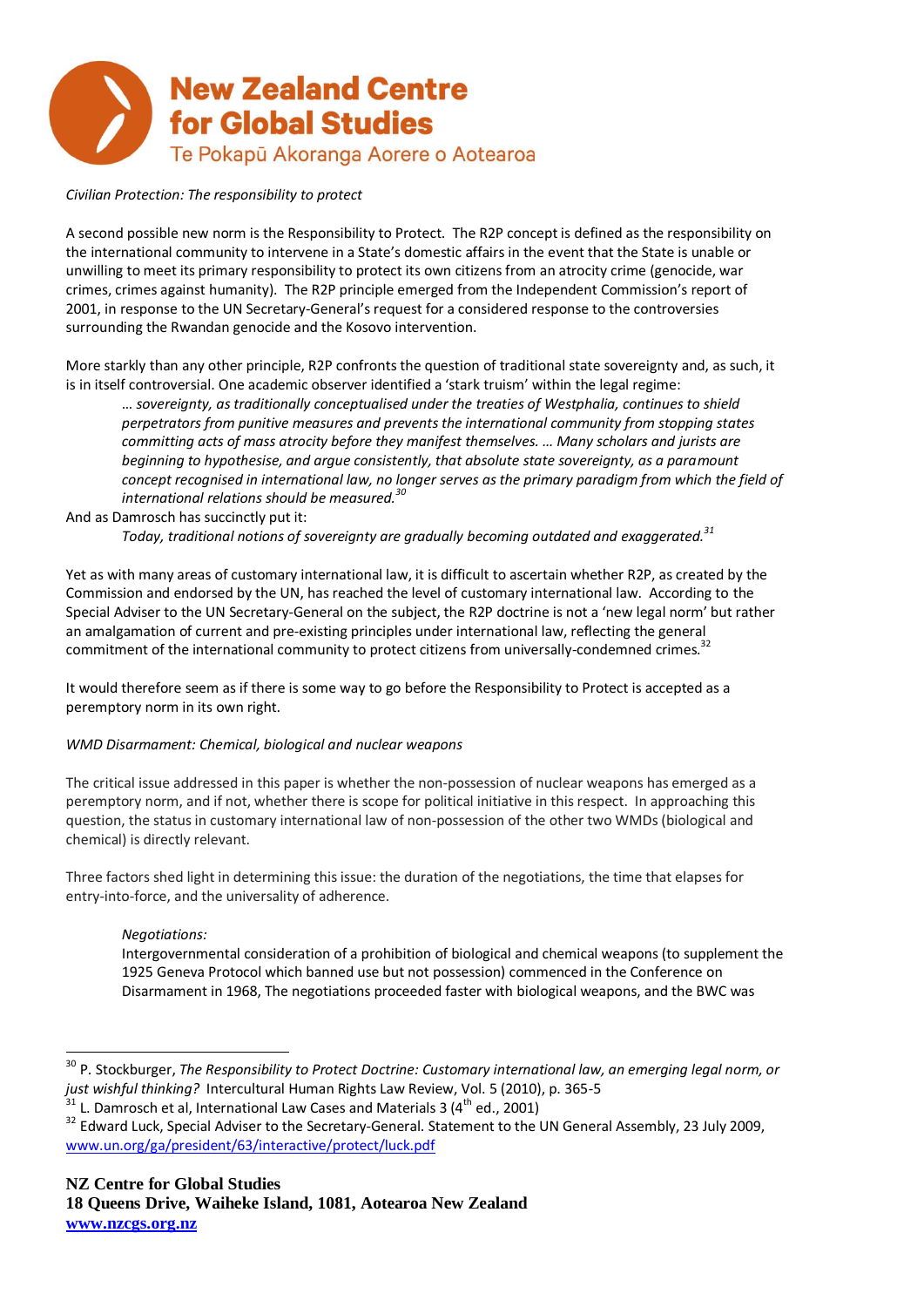

## Te Pokapū Akoranga Aorere o Aotearoa

open for signature in April 1972, a period of four years. Negotiations on chemical weapons continued until the convention was open for signature in January 1993, an additional ten years.

In contrast, negotiations for a prohibition on nuclear weapons are structured under the Non-Proliferation Treaty of 1968, with a binding obligation on 'all States Parties' to pursue negotiations in good faith relating to nuclear disarmament at an early date. Half-a-century later in December 2016, the UN General Assembly decided to convene a UN conference to negotiate a legally-binding instrument to prohibit nuclear weapons, leading to their total elimination.<sup>3</sup>

At the political level, it should be noted that the Article VI obligation in the NPT to negotiate nuclear disarmament in good faith attends to all 188 States Parties to the NPT, not just the five that possess nuclear weapons. Deference to the latter group for a judgement on 'when' the time is right for negotiations is therefore not required.

### *Entry-into force:*

The BWC required only 22 ratifications to enter into force, which took under three years (since opening for signature on 10 April 1972 to 26 March 1975). The CWC required 65 ratifications to enter into force, which took four years (since opening for signature on 13 January 1993 to 29 April 1997).

The Nuclear Weapons Treaty, with half of the required 50 ratifications secured within 18 months since it was open for signature, seems likely to come into force within a proportionate time-period to that of the other two WMD agreements – at the current rate by 2021. In that event and at that stage, a prohibition on nuclear weapon possession will exist in international law, in the same manner as with biological and chemical.

### *Universality:*

The Biological Weapons Convention currently has 182 States Parties, and the Chemical Weapons Convention has 193 States Parties. Adoption of the Nuclear Weapons Treaty was supported by 122 States, which falls short of 'effective universality'.

It would seem likely that, on grounds of universality and the short duration of negotiation and entry-into-force, the principle of non-possession of biological and chemical weapons might be seen as having 'crystallised' into a norm of customary international law. The same cannot, however, be said of nuclear weapons at the present time.

Yet the ICJ was clear, in its 1996 Advisory opinion, that nuclear weapons had unique characteristics:

*"These characteristics render the nuclear weapon potentially catastrophic. The destructive power of nuclear weapons cannot be contained in either space or time. They have the potential to destroy all civilization and the entire ecosystem of the planet."<sup>34</sup>*

*In consequence, in order correctly to apply to the present case the Charter law on the use of force and the law applicable in armed conflict, in particular humanitarian law, it is imperative for the Court to take account of the unique characteristics of nuclear weapons, and in particular their destructive capacity, their capacity to cause untold human suffering, and their ability to cause damage to generations to come. 35*

**NZ Centre for Global Studies**

 $\overline{\phantom{a}}$ <sup>33</sup> A/RES/71/258

<sup>&</sup>lt;sup>34</sup> ICJ opinion, para. 35

<sup>&</sup>lt;sup>35</sup> ICJ opinion, para. 36

**<sup>18</sup> Queens Drive, Waiheke Island, 1081, Aotearoa New Zealand [www.nzcgs.org.nz](http://www.nzcgs.org.nz/)**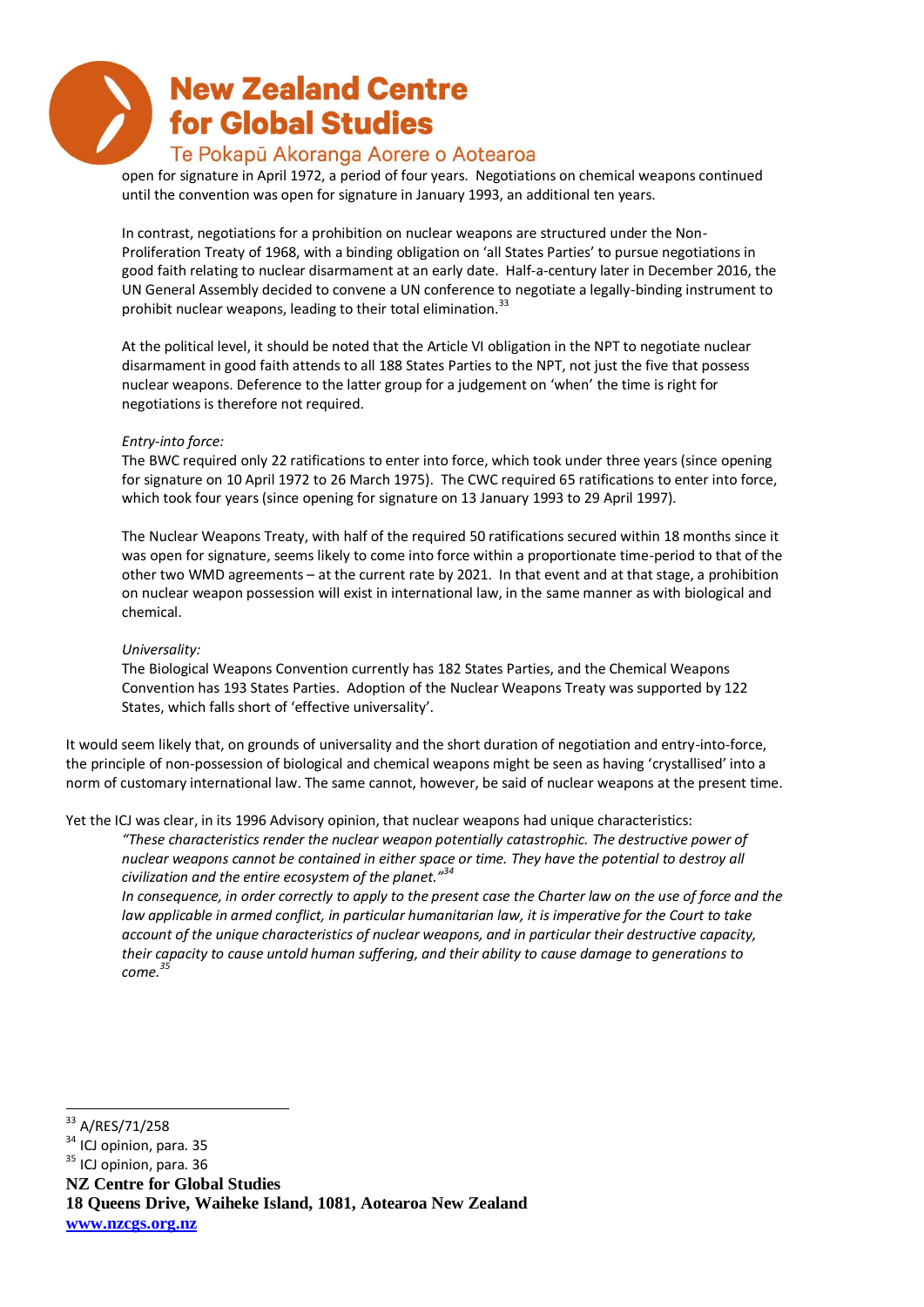

### **4. Non-possession of nuclear weapons in customary law**

Is the possession of nuclear weapons illegal today?

For those States that have ratified, or even signed, the Treaty, the answer is yes – even pending its entry-intoforce, their action in ratifying or signing the Treaty imposes a legal obligation to abide by its provisions.

For those States that are explicitly on record as opposing the Treaty, the answer is: not in positive law, but potentially in customary law. The critical question is therefore whether the non-possession of nuclear weapons is illegal under international customary law. Again, there is a political and a legal dimension to this question.

## *(a) The political aspect*

Throughout the UN era, the international community has expressed deep concern over the national possession of nuclear weapons and a strong determination to eliminate such possession. In 1946, the first resolution adopted by the General Assembly established a Disarmament Commission which was to proceed 'with the utmost despatch' for, inter alia, the 'elimination from national armaments of atomic weapons and all other major weapons adaptable to mass destruction'.

That determination, moreover, was shared at the time by the two major powers. The US Baruch Plan of 1946 proposed to 'eliminate from national armaments atomic weapons and all other major weapons adaptable to mass destruction' through international inspection and verification. The USSR, apprehensive over potential US control even through international management, made a counter-proposal. Both plans were left in abeyance

Since then, the nuclear powers have been opposed to nuclear disarmament in the foreseeable future while nonetheless accepting a binding legal obligation to 'pursue negotiations in good faith on effective measures relating to cessation of the nuclear arms race at an early date and to nuclear disarmament'.<sup>36</sup>

Yet the overwhelming majority of countries remained committed to the original goal of nuclear disarmament within the foreseeable future.

## *(i) Action by governments: The UN General Assembly*

It is highly significant that the governments of UN member states have, in exercising political opinion in the General Assembly even after the stalemate of the late-1940s, consistently been assertive of the need to eliminate nuclear weapons. In 1954, the Assembly resolved that a further effort should be made to reach agreement on 'the total prohibition of the use and manufacture of nuclear weapons and weapons of mass destruction of every type'.<sup>37</sup> Strong views pertaining to the survival of humankind were repeated in 1965<sup>38</sup> and 1978.<sup>39</sup> In 1994 the

 $\overline{\phantom{a}}$ 

*"… the armaments race … has reached a dangerous stage requiring all possible precautionary measures to protect humanity and civilization from nuclear and thermos-nuclear catastrophe;*

<sup>&</sup>lt;sup>36</sup> Treaty on the Non-Proliferation of Nuclear Weapons (1968), Article VI

 $37$  A/RES/808 (IX)

<sup>&</sup>lt;sup>38</sup> In 1965, the Assembly issued a Declaration on the Prohibition of Nuclear and Thermo-nuclear Weapons, which stated:

*Recalling that the use of weapons of mass destruction, causing unnecessary human suffering, was in the past prohibited, as being contrary to the laws of humanity and the principles of international law;*  and declared that:

*The use of nuclear and thermos-nuclear weapons would exceed even the scope of war and cause indiscriminate suffering and destruction to mankind and civilizations and, as such, is contrary to the rules of international law and to the laws of humanity;*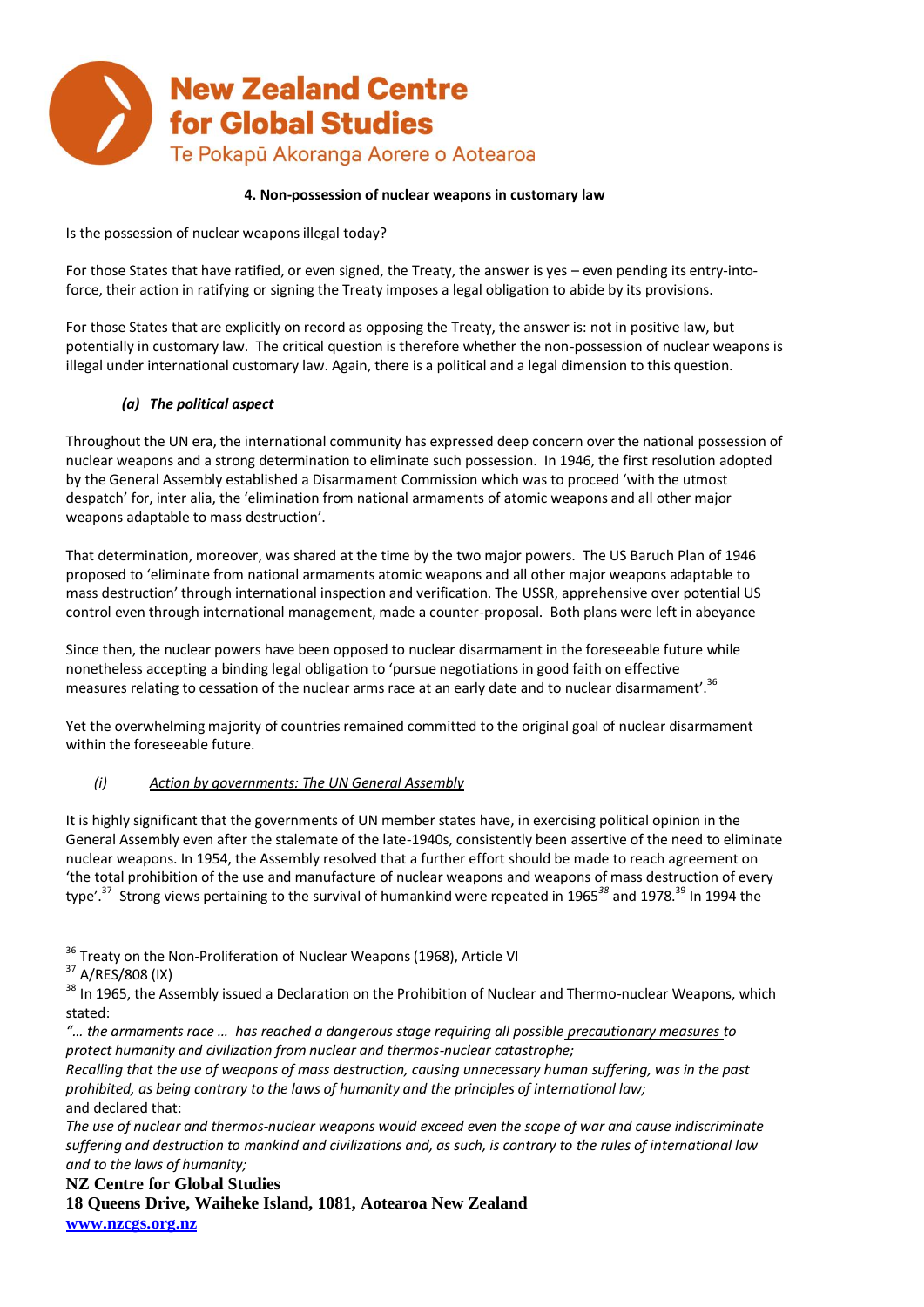

## Te Pokapū Akoranga Aorere o Aotearoa

General Assembly, in its request to the ICJ for an advisory opinion on the use of nuclear weapons, reflected the history of such concern expressed.<sup>40</sup>

And in 2010, the Non-Proliferation Review Conference made the following statement:

*"The Conference expresses its deep concern at the catastrophic humanitarian consequences of any use of nuclear weapons and reaffirms the need for all States at all times to comply with applicable international law, including international humanitarian law."*

*(ii) Action by parliaments: The Inter-Parliamentary Union*

With respect to the Inter-Parliamentary Union:

 $\overline{\phantom{a}}$ 

Its resolution *Towards a nuclear-weapon-free world: The contribution of parliaments* (130<sup>th</sup> Assembly; March 2014) in which all member parliaments agreed to work with their governments on eliminating the

*Any State using nuclear and thermos-nuclear weapons is to be considered as violating the Charter of the United Nations, as acting contrary to the laws of humanity and as committing a crime against mankind and civilization".*  A/RES/1653 (XVI)

 $39$  In 1978, the Assembly's 1<sup>st</sup> Special Session on Disarmament referred to the:

*"… unprecedented threat to the very survival of mankind posed by the existence of nuclear weapons … [the] unprecedented threat of self-extinction arising from the massive and competitive accumulation of the most destructive weapons ever produced … [The] accumulation of weapons, particularly nuclear weapons, constitutes much more a threat than a protection to the future of mankind … Nuclear weapons pose the greatest danger to mankind and to the survival of civilization."*

<sup>40</sup> *Recalling* its resolutions 1653 (XVI) of 24 November 1961, 33/71 B of 14 December 1978, 34/83 G of 11 December 1979, 35/152 D of 12 December 1980, 36/92 I of 9 December 1981, 45/59 B of 4 December 1990 and 46/37 D of 6 December 1991, in which it declared that the use of nuclear weapons would be a violation of the Charter and a crime against humanity,

- *Welcoming* the progress made on the prohibition and elimination of weapons of mass destruction, including the Convention on the Prohibition of the Development, Production and Stockpiling of Bacteriological (Biological) and Toxin Weapons and on Their Destruction and the Convention on the Prohibition of the Development, Production, Stockpiling and Use of Chemical Weapons and on Their Destruction,
- *Convinced* that the complete elimination of nuclear weapons is the only guarantee against the threat of nuclear war,
- *Noting* the concerns expressed in the Fourth Review Conference of the Parties to the Treaty on the Non-Proliferation of Nuclear Weapons that insufficient progress had been made towards the complete elimination of nuclear weapons at the earliest possible time,
- Recalling that, convinced of the need to strengthen the rule of law in international relations, it has declared the period 1990-1999 the United Nations Decade of International Law,
- *Noting* that Article 96, paragraph 1, of the Charter empowers the General Assembly to request the International Court of Justice to give an advisory opinion on any legal question,
- *Recalling* the recommendation of the Secretary-General, made in his report entitled "An Agenda for Peace", 25/ that United Nations organs that are authorized to take advantage of the advisory competence of the International Court of Justice turn to the Court more frequently for such opinions,
- Welcoming resolution 46/40 of 14 May 1993 of the Assembly of the World Health Organization, in which the organization requested the International Court of Justice to give an advisory opinion on whether the use of nuclear weapons by a State in war or other armed conflict would be a breach of its obligations under international law, including the Constitution of the World Health Organization,
- *Decides,* pursuant to Article 96, paragraph 1, of the Charter of the United Nations, to request the International Court of Justice urgently to render its advisory opinion on the following question: "Is the threat or use of nuclear weapons in any circumstance permitted under international law?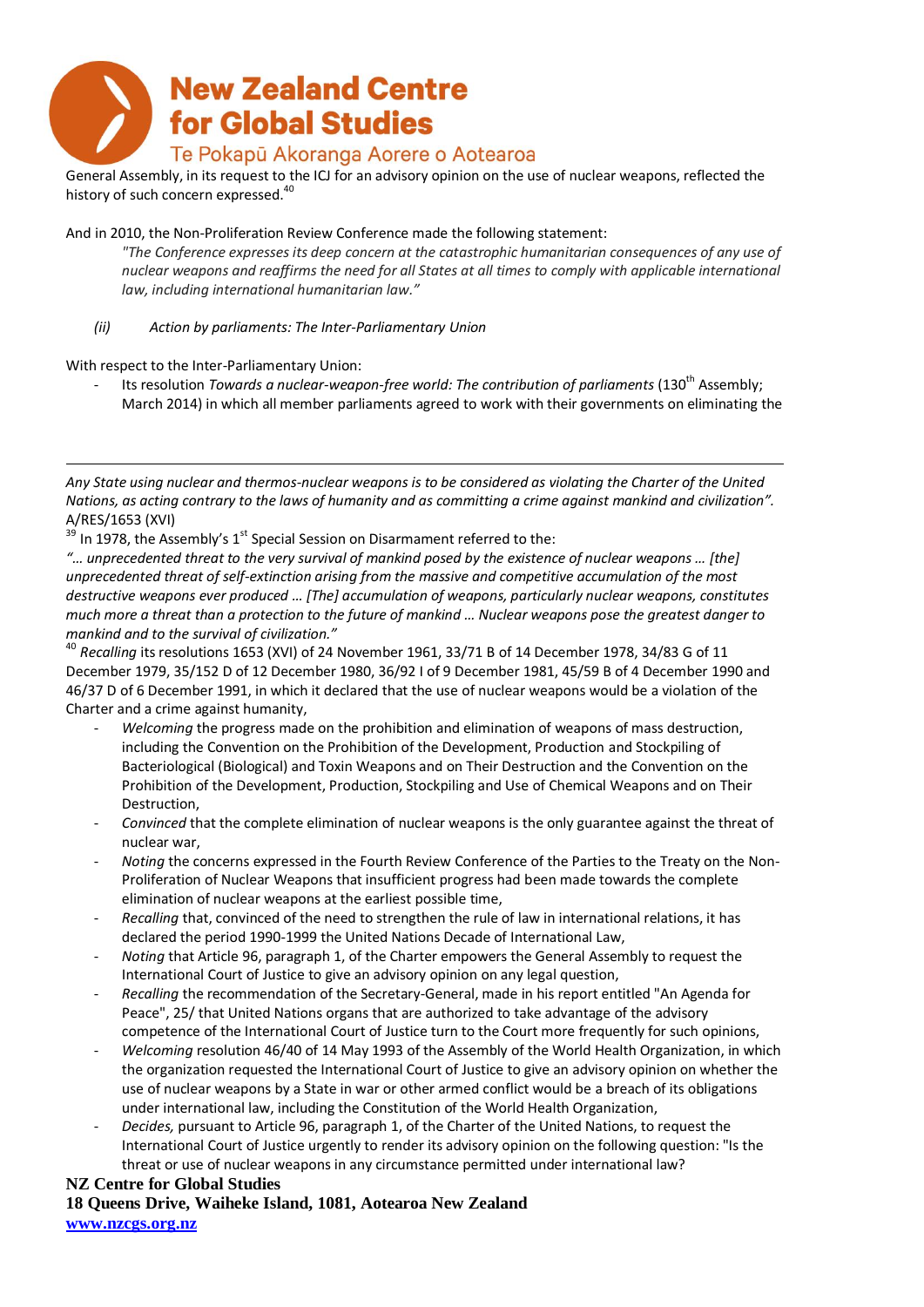

## Te Pokapū Akoranga Aorere o Aotearoa

role of nuclear weapons in security doctrines and to urge their governments to start negotiations on a nuclear weapons convention or package of agreements to achieve a nuclear-weapon-free world.<sup>41</sup> - On completion of the 2017 Treaty, the circulation of a *Parliamentary Action Plan for a Nuclear-Weapon-Free World 2017-20.*

## *(b) The legal opinion*

In 1996 the ICJ delivered an Advisory Opinion on the question, submitted by the UN General Assembly: *Is the threat or use of nuclear weapons in any circumstances permitted under international law?*

In approaching the question, the Court observed that:

*"[Their] characteristics render the nuclear weapons potentially catastrophic. The destructive power of nuclear weapons cannot be contained in either time or space. They have the potential to destroy all civilizations and the entire ecosystem of the planet."<sup>42</sup>*

The Court then proceeded to consider, in systematic and rigorous manner, the 'applicable law' of the time, namely: the UN Charter, the law of armed conflict, customary international law, and international humanitarian law. Its reasoning on each issue is set out in the Appendix.

## *The Court's opinion*

The Court adopted six opinions on the question, which together acknowledge what came to be regarded as the 'legal gap' with respect to nuclear weapons.<sup>43</sup> The three most pertinent to question of a peremptory norm are the following:

- The Court was unanimous (14-0) that there exists an obligation to pursue in good faith and bring to a conclusion, negotiations leading to nuclear disarmament in all its aspects under strict and effective international control.
- A significant majority (11-3), however, were of the view that: *There is in neither customary nor conventional international law any comprehensive and universal prohibition of the threat or use of nuclear weapons as such.*
- The Court narrowly formed the opinion (7-7; the President's affirmative vote carrying the motion), that: *The threat or use of nuclear weapons would generally be contrary to the rules of international law applicable in armed conflict, and in particular the principles and rules of humanitarian law.* The Court also concluded, however, that: *in view of the current state of international law, and of the elements of fact at its disposal, the Court cannot conclude definitively whether the threat or use of nuclear weapons would be lawful or unlawful in an extreme circumstance of self-defence, in which the very survival of a State would be at stake.*

In this respect, three of the dissenting judges wrote that there was "no exception under any circumstances (including that of ensuring the survival of a State)" to the general principle that use of nuclear weapons was illegal.

## **5. Future Political Trends: An emerging peremptory norm**

Thus, in 1996 the Court judged that the use or threat of nuclear weapons was not illegal under customary international law. At the same time, it indicated that the matter was subject to a natural evolution in political thinking that could well impact on the law. Such a natural evolution has indeed occurred.

## *(a) Legal foundation*

 $\overline{\phantom{a}}$  $41$  Reservations entered by Cuba, India, Iran and Pakistan.

<sup>&</sup>lt;sup>42</sup> ICJ Advisory Opinion on the Threat or Use of Nuclear Weapons (1996), p. 35 <sup>43</sup> <http://www.icj-cij.org/files/case-related/95/7497.pdf>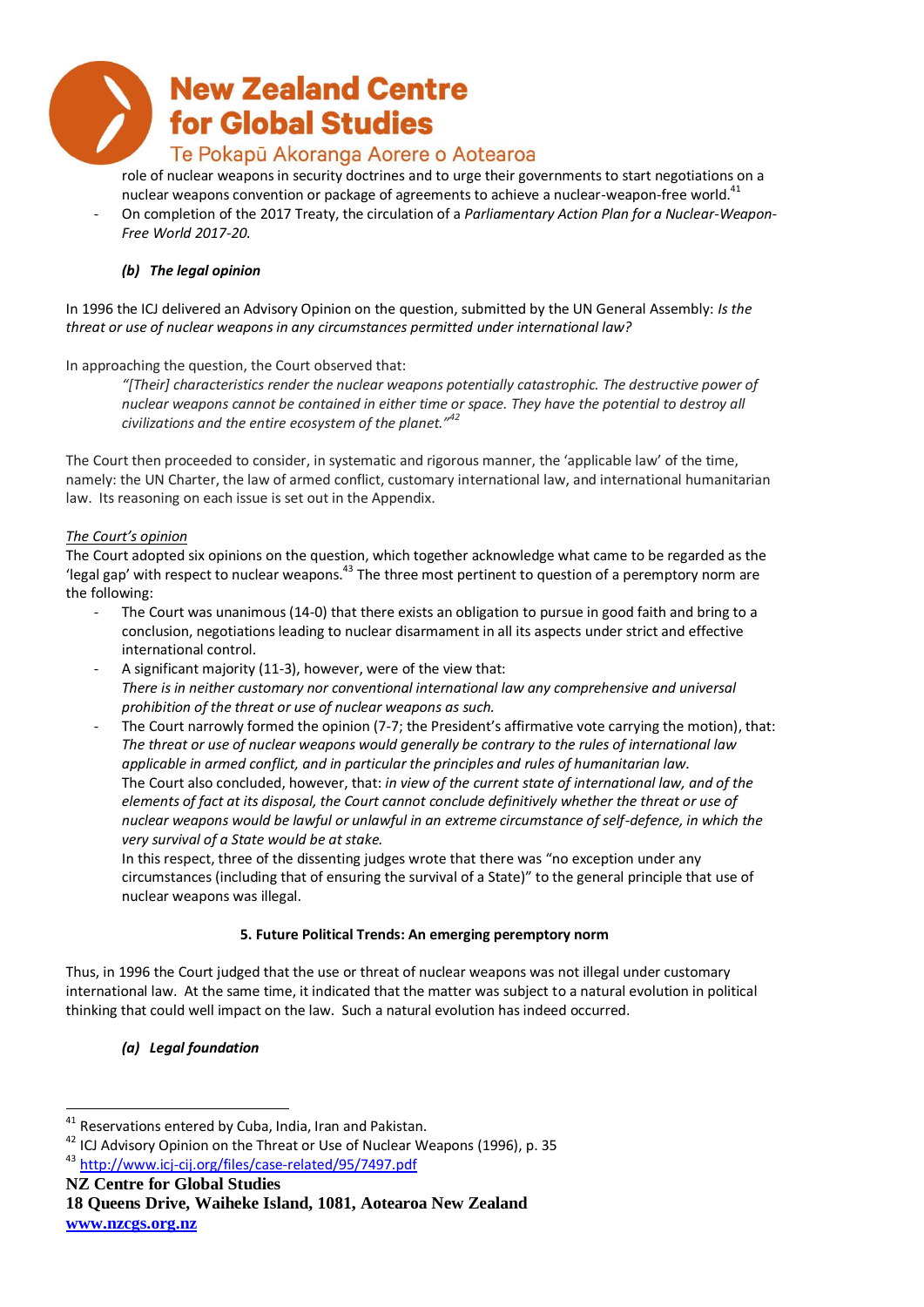## Te Pokapū Akoranga Aorere o Aotearoa

The legal foundation for the non-possession of nuclear weapons, therefore, lies in two related facts: first, the expectation of the World Court in 1996 regarding future trends and the likelihood of a complete prohibition; and secondly, the fulfilment of that expectation in 2017 through a treaty to that effect.

## *(i) The Court's expectation of 1996*

The Court's opinion reflected the state of international law a quarter-century ago. Two decades of continued expression of concern and the imminence of a binding treaty banning nuclear weapons possession indicates that global opinion has moved since 1996. It therefore depends upon political initiative in the 2020s whether nuclear weapon non-possession becomes accepted as a customary norm. In delivering its opinion, the Court wrote the following *obiter dictum:* 

## Need for liberation from the existence of nuclear weapons:

*In the last two decades, a great many negotiations have been conducted regarding nuclear weapons; they have not resulted in a treaty of general prohibition of the same kind as for bacteriological and chemical weapons. However, a number of specific treaties have been concluded in order to limit various aspects of the possession, deployment or use or threat of use of nuclear weapons.*<sup>44</sup> *These two treaties,<sup>45</sup> the security assurances given in 1995 by the nuclear-weapon States and the fact that the Security Council took note of them with satisfaction, testify to a growing awareness of the need to liberate the community of States and the international public from the dangers resulting from the existence of nuclear weapons. …. It does not, however, view these elements<sup>46</sup> as amounting to a comprehensive and universal conventional prohibition on the use, or the threat of use, of those weapons as such.<sup>47</sup>*

## Foreshadowing a future general prohibition:

*The Court notes that the treaties dealing exclusively with acquisition, manufacture, possession, deployment and testing of nuclear weapons, without specifically addressing their threat or use, certainly point to an increasing concern in the international community with these weapons; the Court concludes from this that these treaties could therefore be seen as foreshadowing a future general prohibition of the use of such weapons, but they do not constitute such a prohibition by themselves.<sup>48</sup> In the long run, international law, and with it the stability of the international order which it is intended to govern, are bound to suffer from the continuing difference of views with regard to the legal status of weapons as deadly as nuclear weapons. It is consequently important to put an end to this state of affairs: the long-promised complete nuclear disarmament appears to be the most appropriate means of achieving that result.<sup>49</sup>*

## (ii) Treaty Law: Fulfilment in 2017

The Treaty on the Prohibition of Nuclear Weapons is, essentially the fulfilment of the Court's expectation. Its negotiating mandate lies in the ICJ judgement that the use of nuclear weapons would generally be contrary to the principles and rules of humanitarian law.

The Humanitarian Pledge

- On that basis, the Humanitarian Initiative was formed, commencing in 2012 with a 'Joint Statement on the Humanitarian Dimension of Nuclear Disarmament' , delivered by Switzerland to the Preparatory

 $\overline{\phantom{a}}$ 

**NZ Centre for Global Studies**

**18 Queens Drive, Waiheke Island, 1081, Aotearoa New Zealand [www.nzcgs.org.nz](http://www.nzcgs.org.nz/)**

<sup>44</sup> ICJ opinion, para 58

<sup>&</sup>lt;sup>45</sup> Tlatelolco Treaty and Rarotonga Treaty

<sup>46</sup> Other emerging treaties on nuclear disarmament.

<sup>47</sup> ICJ opinion, para 63

<sup>&</sup>lt;sup>48</sup> ICJ opinion, para 62

<sup>49</sup> ICJ opinion, para 98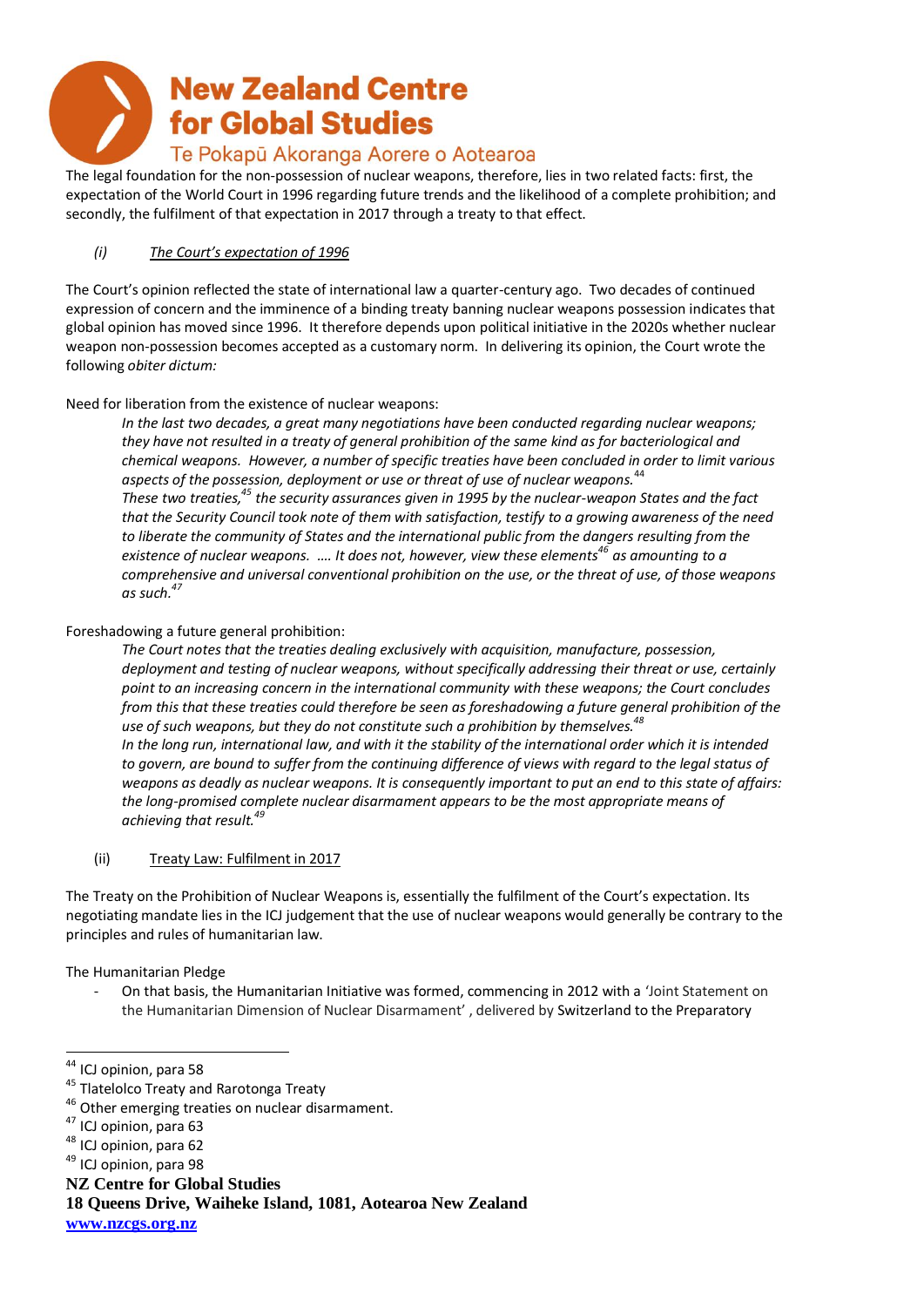## Te Pokapū Akoranga Aorere o Aotearoa

Committee for the NPT Review Conference. In 2013, Norway convened the first Conference on the Humanitarian Impact of Nuclear Weapons, and South Africa delivered the Joint Statement to the NPTRC, repeated by New Zealand to the General Assembly later that year. Follow-up conferences in Mexico (Feb. 2014) and Austria (Dec. '14) resulted in the Austrian Pledge, subsequently renamed the Humanitarian Pledge.

- The Pledge, delivered by Austria on behalf of 159 States at the 2015 NPT Review conference, spoke of filling the '*legal gap for the prohibition and elimination of nuclear weapons'.* The group pledged to "*cooperate with all relevant stakeholders, States, international organisations, the International Red Cross and Red Crescent Movements, parliamentarians and civil society, in efforts to stigmatise, prohibit and eliminate nuclear weapons in light of their unacceptable humanitarian consequences and associated risks.*"

## The declaratory content of the Treaty

The Treaty's preamble duly reflects the 'soft-law' basis that has been built for over 70 years, and effectively realises its expression in the form of 'hard law'. The Preamble cites the relevant expressions and conetps in the UN resolutions, the ICJ Opinion, and the Humanitarian Pledge. On the basis of such a declaratory foundation, the Treaty makes illegal the possession of nuclear weapons in positive law, thereby filling the 'legal gap' the Court had identified in 1996.

## *(b) Political initiative: A second pledge*

How to undertake political initiative with a view to realising legal affirmation in due course?

Those States that formulated the Humanitarian Pledge, led in the negotiations for the Treaty, and already ratified it, could consider collective action to that end. The two central concepts identified in Section 1, irreversibility and universality, are the obvious areas for political initiative.

A second Humanitarian Pledge, building upon the first, but now acknowledging the Treaty and looking to the future, could be issued for signature and support. Such a pledge could be issued on the date of entry-into-force of the treaty. To that end, a loose alliance could be formed by New Zealand and other ratifying States (such as Austria, Ireland, Liechtenstein; Costa Rica, Mexico, Brazil; South Africa and Ghana).

## *(i) Irreversibility: Statement of non-withdrawal*

New Zealand could also consider developing a collaborative initiative with other signatory States to explore ways in which, through declaratory action, non-possession is all WMDs is collectively regarded as a peremptory norm in international law, and that withdrawal from all three WMD treaties is forever renounced.

## *(ii) Universality: Call for universal adherence*

New Zealand could focus on universal adherence across the Pacific working with the six island States that have already signed to persuade the other six which voted for the text, to do so.<sup>50</sup>

## **Conclusion**

This chapter draws the following ten conclusions:

1. The political dimension of the Treaty is rooted in the division of opinion over prohibition of nuclear weapon possession, with two-thirds of UN member states in favour, a fifth opposed, and the remainder with no recorded view.

l <sup>50</sup> Marshall Is., Micronesia FS, Nauru, PNG, Solomon Is., Tonga.

**NZ Centre for Global Studies**

**<sup>18</sup> Queens Drive, Waiheke Island, 1081, Aotearoa New Zealand [www.nzcgs.org.nz](http://www.nzcgs.org.nz/)**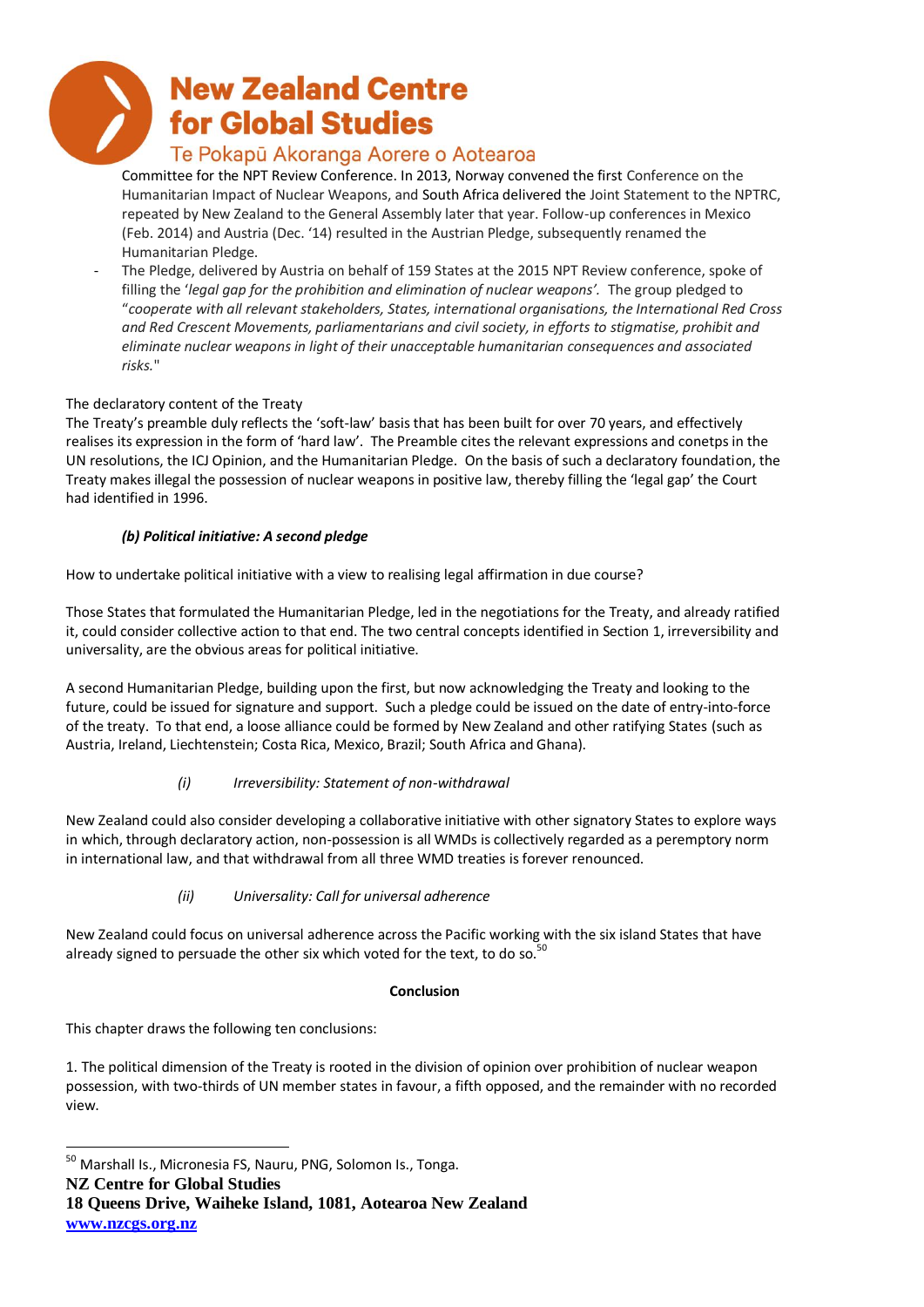

2. The entry-into-force of the Treaty will mean that there is treaty law, in accordance with the Statute of the ICJ (Article 38 (1.a), for the prohibition of all three weapons of mass destruction.

3. The inclusion of a withdrawal clause in all three WMD conventions whose central concept is the 'irreversible elimination of nuclear weapons' and whose States Parties undertake 'never under any circumstances' to possess them, amounts to a logical contradiction.

4. Whether the non-possession of nuclear weapons becomes binding on all UN member states, including nonparties to the Treaty, depends on whether it is accepted as a new norm in customary international law, and perhaps even as a peremptory norm.

5. In recent decades, at least one such new norm has emerged – the precautionary principle governing environmental protection, while the responsibility to protect civilians against atrocity crimes might be seen today as an emerging norm.

6. The non-possession of biological and chemical weapons may perhaps be accepted as a new norm because of the 'effective universality' of adherence to the respective conventions, but the present lack of 'effective universality' of adherence to the nuclear convention makes this is unlikely in the case of nuclear weapons.

7. Although the ICJ judged, in 1996, that the use of nuclear weapons was not at that stage illegal under customary international law, it noted a growing awareness of the need to liberate humankind from the existence of nuclear weapons, and that treaty law already then existing foreshadowed a future prohibition on the use of such weapons,

8. The Treaty comprises that 'future prohibition' foreshadowed in the Court's Advisory Opinion, and is the fulfilment of the NPT's Article VI which imposes a binding legal obligation on all NPT States Parties, not only those possessing nuclear-weapons, to pursue negotiations relating to nuclear disarmament at an early date.

9. If and when the Treaty attains 'effective universality', it may credibly be regarded as a new norm in customary international law; until then, States Parties may credibly describe it as an emerging norm.

10. New Zealand and other States Parties could make the non-possession obligation in the Treaty genuinely irreversible by declaring that they will never withdraw from the Treaty and they regard the withdrawal article as illogical, and therefore null and void.

### *Final comment*

There is an historical irony that states in one particular region should choose to remain reliant on nuclear weapons through a continuing notion of national security through self-defence. Such States have a right to retain a subjective interpretation of their national security. But they have long since lost the right to effectively oppose a collective judgement in which they have shared – that the use of nuclear weapons would have 'catastrophic consequences for the planet', violating the 'principles of humanity' and the 'dictates of public conscience', which in the opinion of the World Court makes their elimination necessary.

If, as appears likely, the Nuclear Weapons Prohibition Treaty comes into force within a few years, achieves a significant majority of States Parties during the 2020s, and becomes regarded as an emerging customary norm, such States will find themselves on the wrong side of history.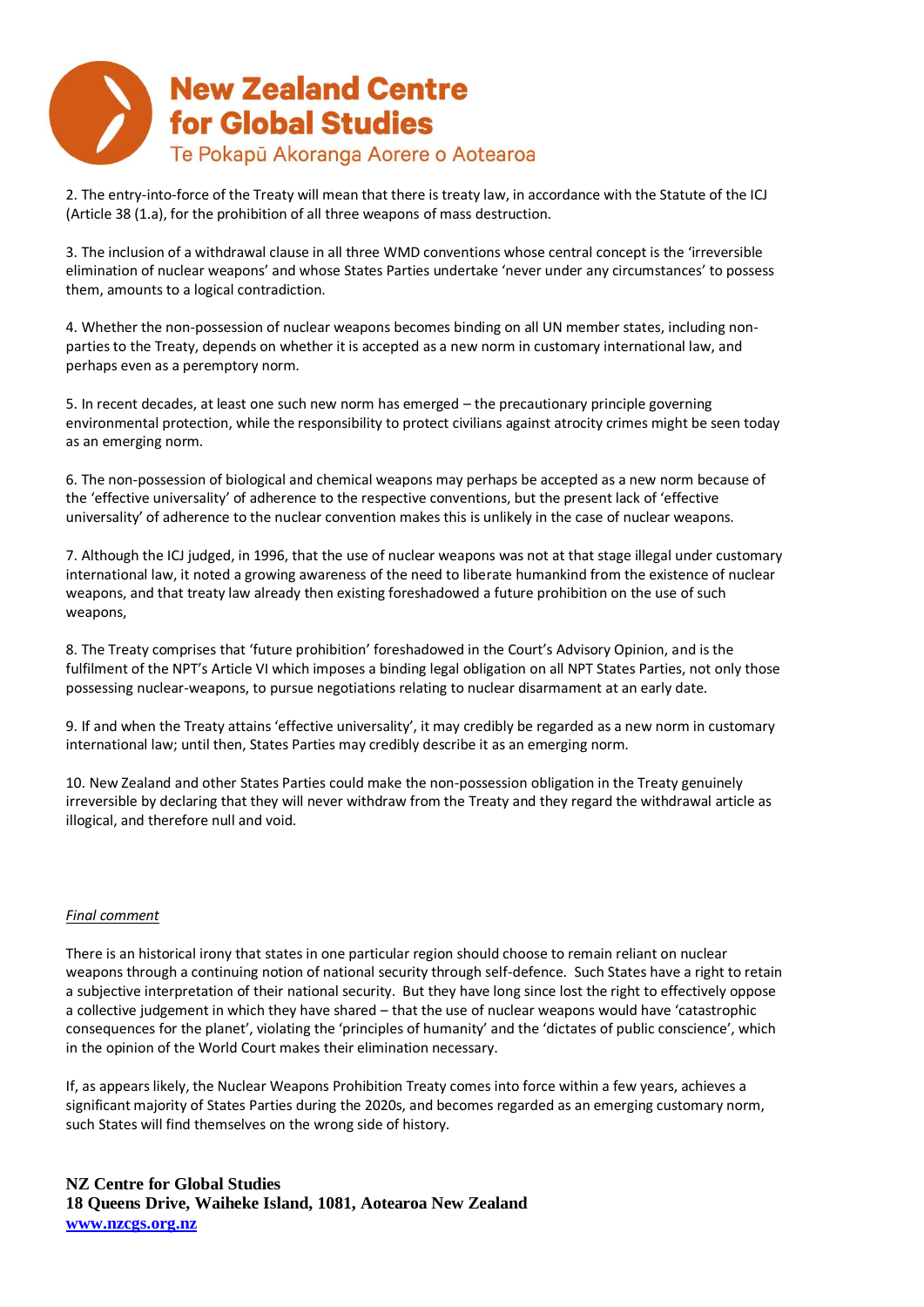

#### **Appendix 1**

#### *Applicable Law considered by the ICJ in the Advisory Opinion of 1996*

In applying applicable law, the Court considered several major treaties, namely the non-derogable right to life (specified in the ICCPR) and the prohibition of genocide as a rule of customary international law (specified in the Genocide Convention). It was also asked to consider the argument that any use of nuclear weapons would be unlawful by reference to 'existing norms' relating to the safeguarding and protection of the environment.

The Court was not persuaded, however, that any of these legal provisions expressly rendered the threat or use of nuclear weapons illegal. It concluded that the most directly relevant applicable law related to the provisions governing

- the use of force in the UN Charter; and
- the law applicable in armed conflict.

#### *Nuclear weapons and the UN Charter*

According to the ICJ:

*The Charter neither expressly prohibits, nor permits, the use of any specific weapon, including nuclear weapons. A weapon that is already unlawful per se, whether by treaty or custom, does not become lawful by reason of its being used for a legitimate purpose under the Charter.* (para. 39)

#### *The law of armed conflict and nuclear weapons*

The Court noted that

*"…. international customary and treaty law does not contain any specific prescription authorizing the threat or use of nuclear weapons or any other weapon in general or in certain circumstances, in particular those of the exercise of legitimate self-defence. Nor, however, is there any principle or rule of international law which would make the legality of the threat or use of nuclear weapons or of any other weapons dependent on a specific authorization. State practice shows that the illegality of the use of certain weapons as such does not result from an absence of authorization but, on the contrary, is formulated in terms of prohibition."* (para 52)

### *Self-defence and customary international law*

*The submission of the exercise of the right of self-defence to the conditions of necessity and proportionality is a rule of customary international law.* (para 41)

*…. it suffices for the Court to note that the very nature of al1 nuclear weapons and the profound risks associated therewith are further considerations to be borne in mind by States believing they can exercise a nuclear response in self-defence in accordance with the requirements of proportionality. (para 42) …in view of the present state of international law viewed as a whole, as examined above by the Court, and of the elements of fact at its disposal, the Court is led to observe that it cannot reach a definitive conclusion as to the legality or illegality of the use of nuclear weapons by a State in an extreme circumstance of self-defence, in which its very survival would be at stake*. (para 97)

#### *Customary international law and nuclear weapons*

The Court examined whether the use of nuclear weapons was contrary to customary international law.

*States which hold the view that the use of nuclear weapons is illegal have endeavoured to demonstrate the existence of a customary rule prohibiting this use. They refer to a consistent practice of nonutilization of nuclear weapons by States since 1945 and they would see in that practice the expression of an opinio juris on the part of those who possess such weapons.* (para 65)

*Some other States, which assert the legality of the threat and use of nuclear weapons in certain circumstances, invoked the doctrine and practice of deterrence in support of their argument. They recall*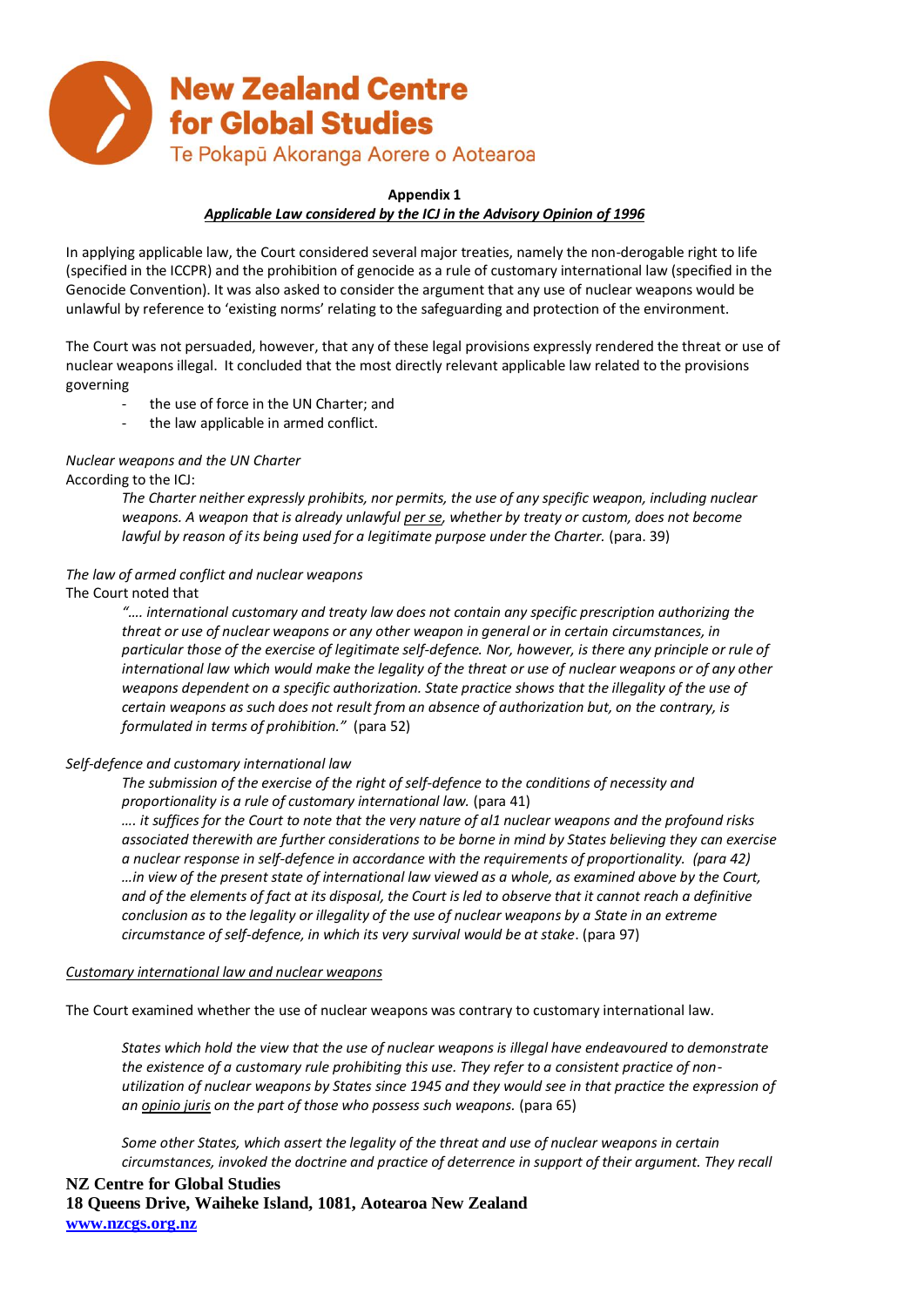## Te Pokapū Akoranga Aorere o Aotearoa

*that they have always, in concert with certain other States, reserved the right to use those weapons in the exercise of the right to self-defence against an armed attack threatening their vital security interests. In their view, if nuclear weapons have not been used since 1945, it is not on account of an existing or nascent custom but merely because circumstances that might justify their use have fortunately not arisen.* (para 66)

*…. the members of the international community are profoundly divided on the matter of whether nonrecourse to nuclear weapons over the past 50 years constitutes the expression of an opinio juris. Under these circumstances the Court does not consider itself able to find that there is such an opinio juris.* (para 67)

*Examined in their totality, the General Assembly resolutions put before the Court declare that the use of nuclear weapons would be "a direct violation of the Charter of the United Nations7'; and in certain formulations that such use "should be prohibited". The focus of these resolutions has sometimes shifted to diverse related matters; however, several of the resolutions under consideration in the present case have been adopted with substantial numbers of negative votes and abstentions; thus, although those resolutions are a clear sign of deep concern regarding the problem of nuclear weapons, they still fall short of establishing the existence of an opinio juris on the illegality of the use of such weapons*. (para 71)

*The Court further notes that the first of the resolutions of the General Assembly expressly proclaiming the illegality of the use of nuclear weapons, resolution 1653 (XVI) of 24 November 1961 (mentioned in subsequent resolutions), after referring to certain international declarations and binding agreements, from the Declaration of St. Petersburg of 1868 to the Geneva Protocol of 1925, proceeded to qualify the legal nature of nuclear weapons, determine their effects, and apply general rules of customary international law to nuclear weapons in particular. That application by the General Assembly of general rules of customary law to the particular case of nuclear weapons indicates that, in its view, there was no specific rule of customary law which prohibited the use of nuclear weapons; if such a rule had existed, the General Assembly could simply have referred to it and would not have needed to undertake such an exercise of legal qualification.* (para 72)

*Having said this, the Court points out that the adoption each year by the General Assembly, by a large majority, of resolutions recalling the content of resolution 1653 (XVI), and requesting the member States to conclude a convention prohibiting the use of nuclear weapons in any circumstance, reveals the desire of a very large section of the international community to take, by a specific and express prohibition of the use of nuclear weapons, a significant step forward along the road to complete nuclear disarmament. The emergence, as lex lata, of a customary rule specifically prohibiting the use of nuclear weapons as such is hampered by the continuing tensions between the nascent opinio juris on the one hand, and the still strong adherence to the practice of deterrence on the other.* (para 73)

## *International Humanitarian Law*

*The threat or use of nuclear weapons would generally be contrary to the rules of international law applicable in armed conflict, and in particular the principles and rules of humanitarian law.*

## **Appendix 2 Preambular References in the Treaty**

the catastrophic humanitarian consequences that would result from any use of nuclear weapons, and recognizing the consequent need to completely eliminate such weapons, which remains the only way to guarantee that nuclear weapons are never used again under any circumstances,